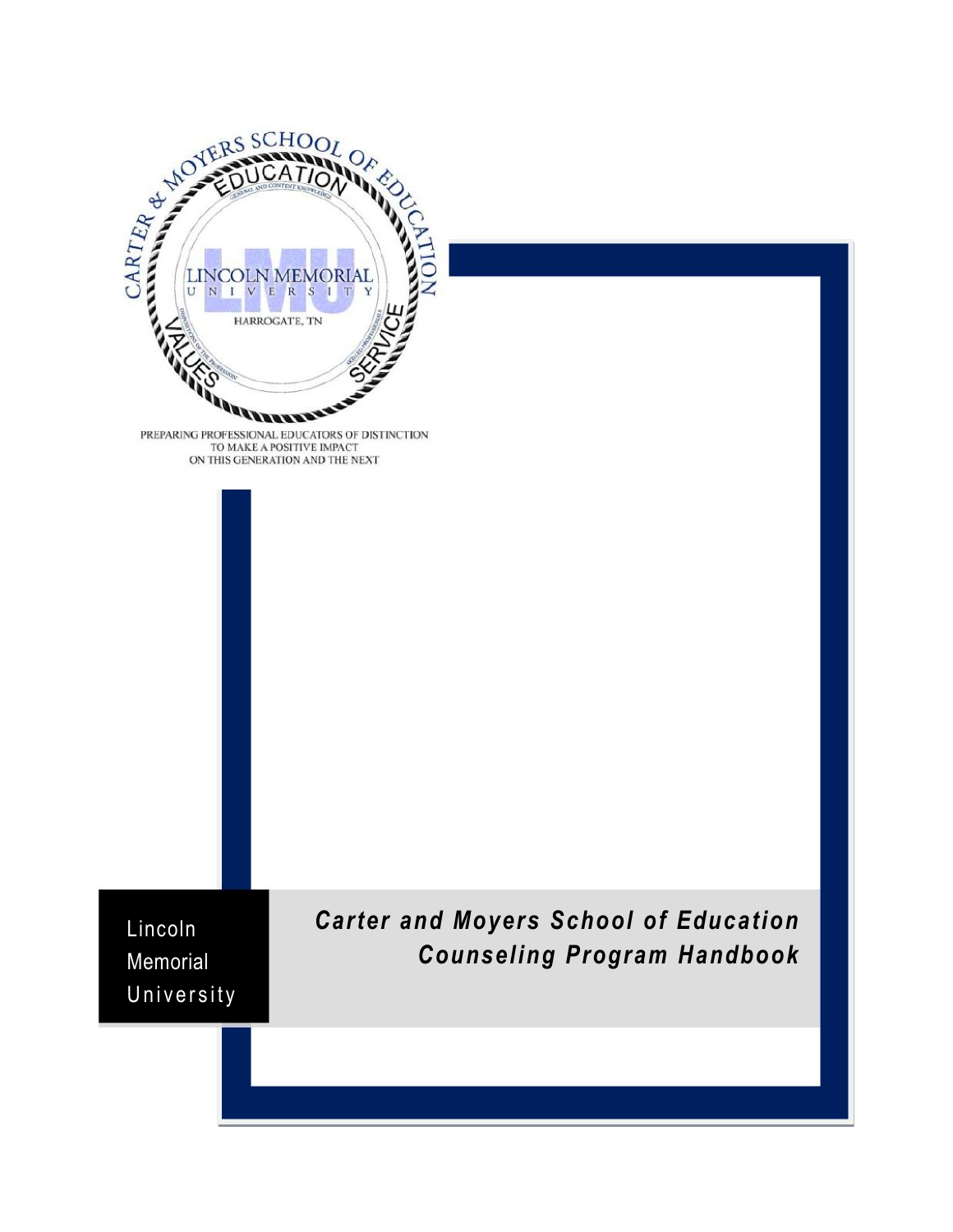# Table of Contents

| Required Courses for Counseling Concentrations at Lincoln Memorial University 12    |  |
|-------------------------------------------------------------------------------------|--|
|                                                                                     |  |
|                                                                                     |  |
|                                                                                     |  |
|                                                                                     |  |
|                                                                                     |  |
|                                                                                     |  |
|                                                                                     |  |
|                                                                                     |  |
|                                                                                     |  |
|                                                                                     |  |
|                                                                                     |  |
| Transition 1: Permission to begin Graduate Courses/Initial Program Entry  26        |  |
|                                                                                     |  |
|                                                                                     |  |
|                                                                                     |  |
|                                                                                     |  |
|                                                                                     |  |
|                                                                                     |  |
|                                                                                     |  |
|                                                                                     |  |
|                                                                                     |  |
|                                                                                     |  |
|                                                                                     |  |
|                                                                                     |  |
|                                                                                     |  |
|                                                                                     |  |
|                                                                                     |  |
| Appendix A: Mental Health Counseling Program of Study  Error! Bookmark not defined. |  |
| Appendix B: Pre K-12 School Counseling Program of StudyError! Bookmark not defined. |  |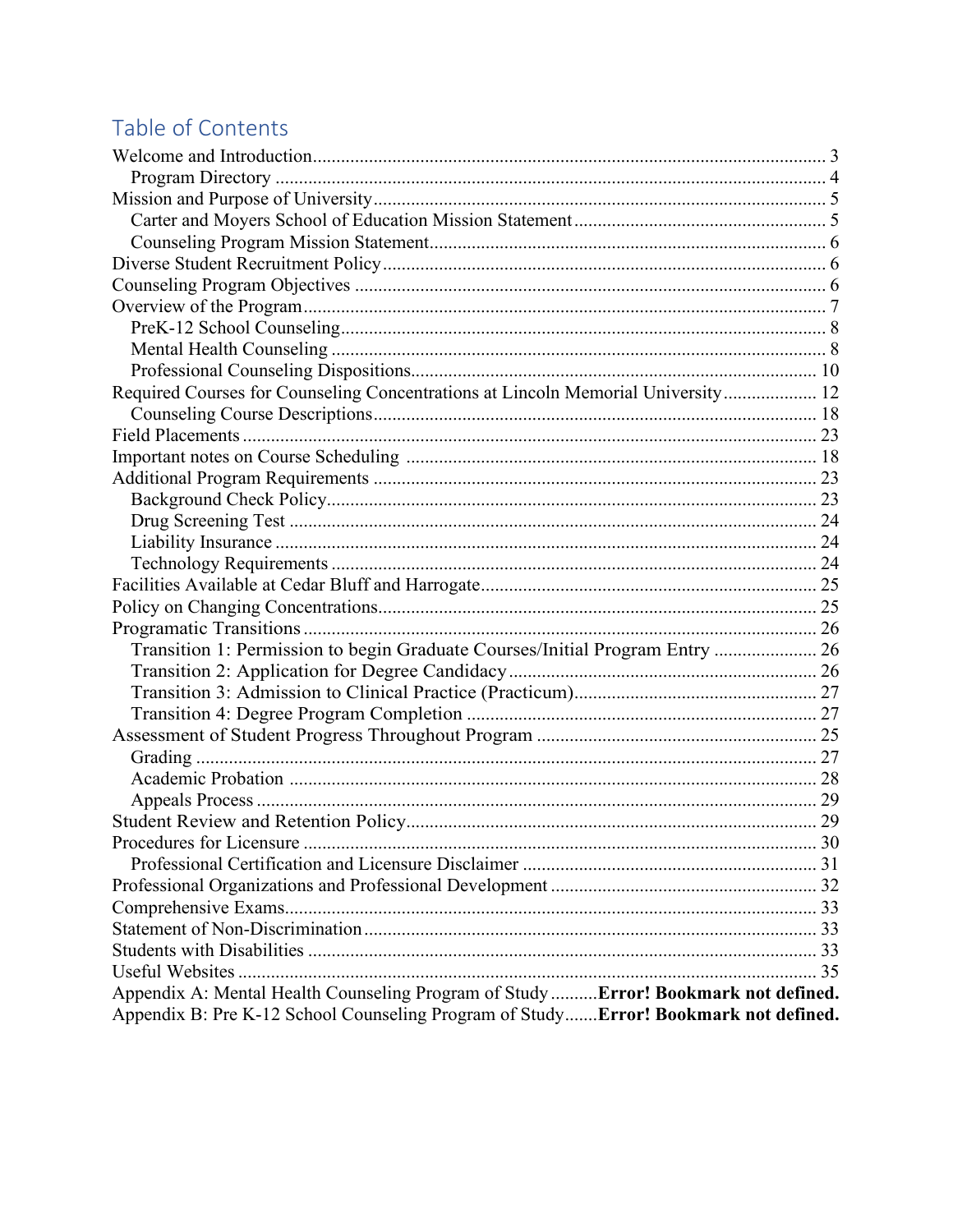# **WELCOME AND INTRODUCTION**

<span id="page-2-0"></span>Welcome to the Counseling Program at Lincoln Memorial University. The Counseling Program is part of LMU's Carter-Moyers School of Education, which provides undergraduate teacher licensing programs as well as graduate degree programs in curriculum and instruction and educational leadership. The Carter-Moyers School of Education offers the B.S., M.Ed., Ed.S. and Ed.D degrees in various programs and is accredited by the Southern Association of Colleges and Schools.

The Counseling Program offers two programs of study leading to counseling careers and possible licensure as a professional counselor. These programs provide M.Ed. degrees in either Mental Health Counseling or PreK-12 School Counseling. Both of these programs are accredited by the Council for the Accreditation of Counseling and Related Educational Programs (CACREP).

We look forward to partnering with you in your newly chosen career as you develop your skills as a Professional Counselor. We hope your affiliation with LMU will continue throughout your career as you strive to grow as a professional in the provision of services to those in your chosen population. It is our desire that this handbook will answer many of the questions that may arise regarding our core values, degree requirements, program expectations, program structure, licensure, relevant policies and procedures.

Sincerely,

Counseling Faculty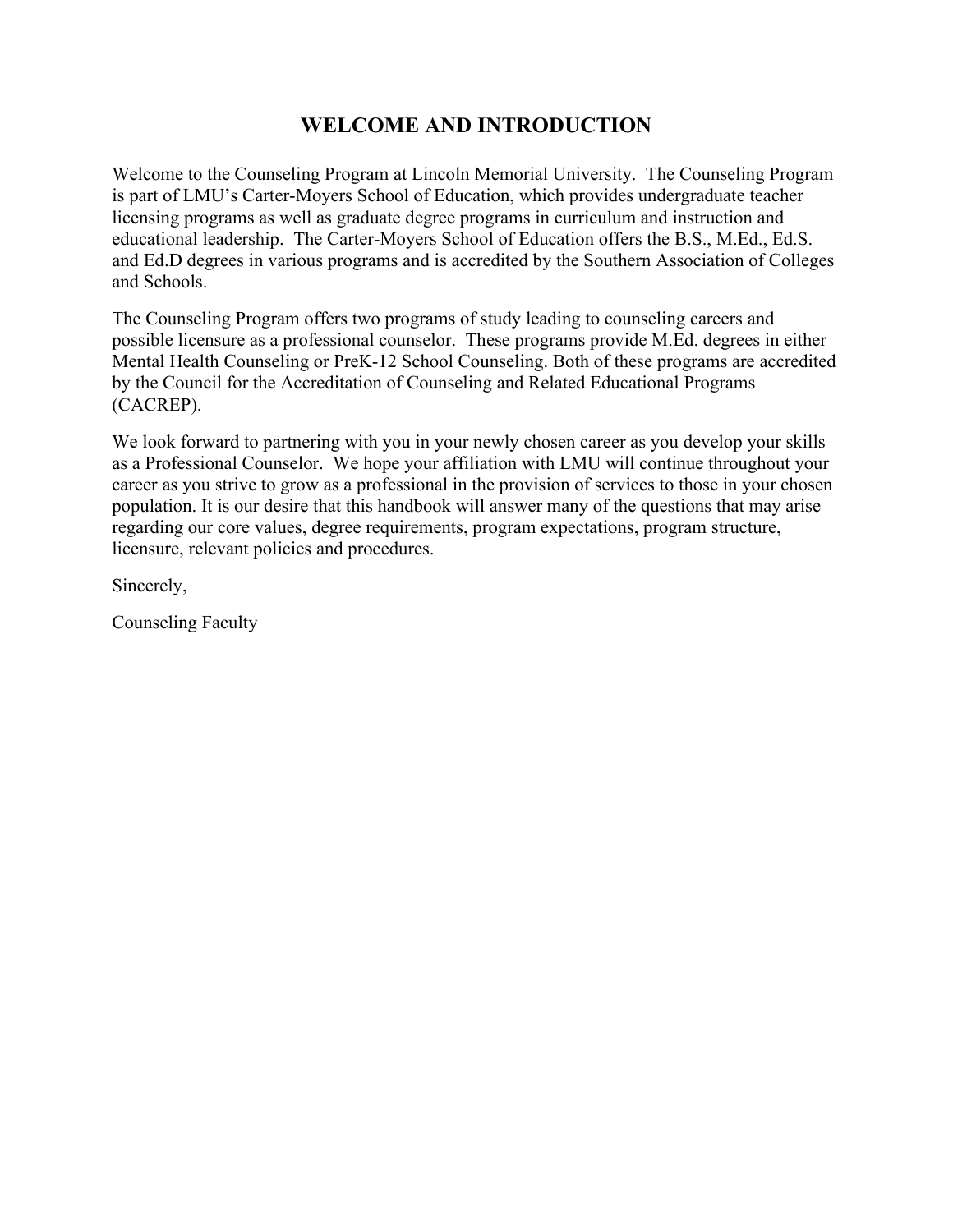#### **Program Faculty and Staff Directory**

<span id="page-3-0"></span>Shelley Salter, PhD, NCC Counseling Program Director 865-531-4104 (office) [shelley.salter@lmunet.edu](mailto:mark.tichon@lmunet.edu)

Mark Tichon, PhD, LPC-MHSP Practicum and Internship Coordinator 865-531-4139 (office) [mark.tichon@lmunet.ed](mailto:joel.effler@lmunet.edu)u

David Effler, PhD Assistant Professor of Education 865-531-4126 (office) [joel.effler@lmunet.edu](mailto:connie.theriot@lmunet.edu)

Connie Theriot, PhD Professor of Education 865-531-4163 (office) [connie.theriot@lmunet.edu](mailto:shelley.salter@lmunet.edu)

Kristen Smith Administrative Assistant, Masters of Education in Counseling Program 865.531.4110 [kristen.smith862@lmunet.edu](mailto:kristen.smith862@lmunet.edu)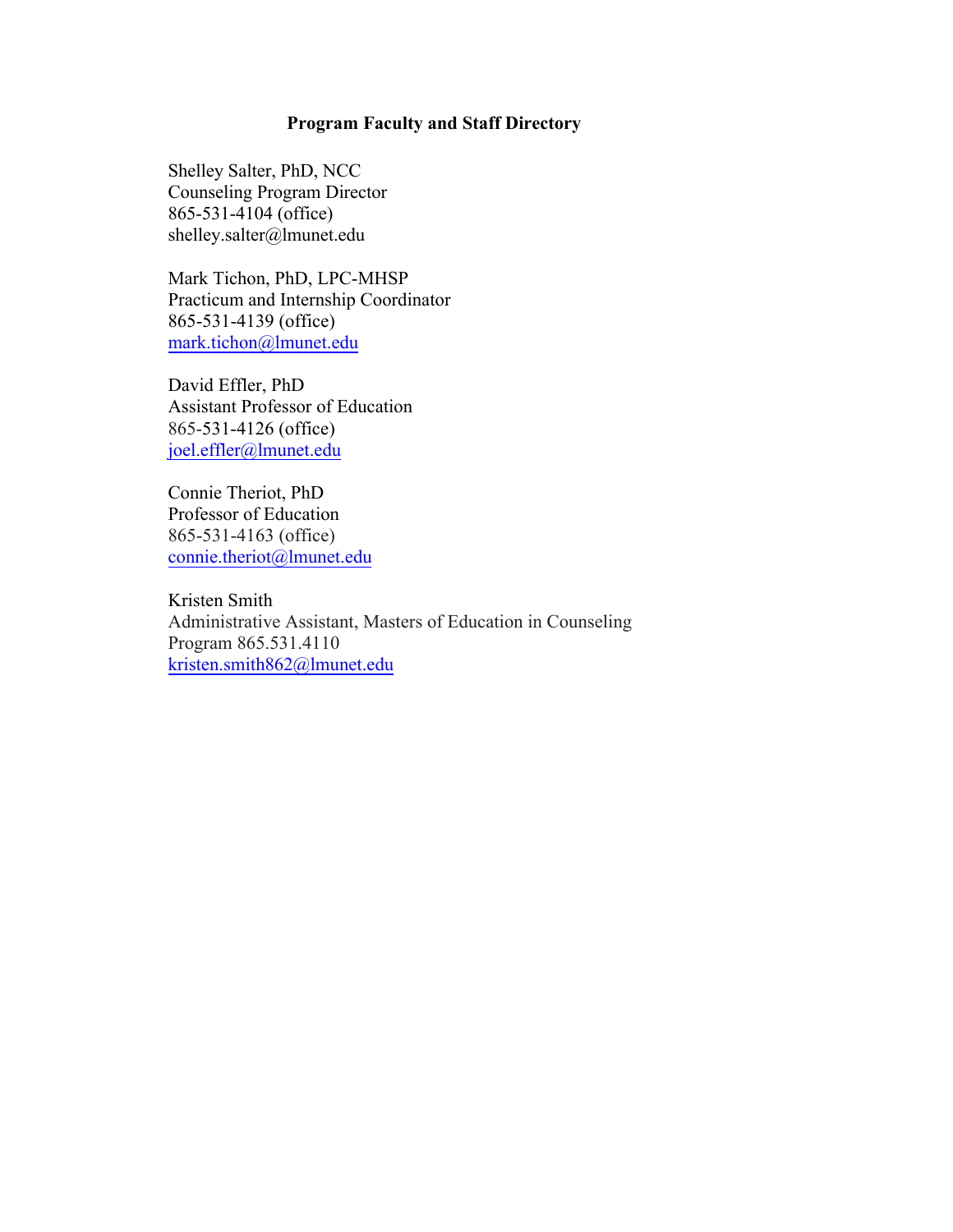#### **MISSION AND PURPOSE OF THE UNIVERSITY**

<span id="page-4-0"></span>Lincoln Memorial University is a values-based learning community dedicated to providing educational experiences in the liberal arts and professional studies. The University strives to give students a foundation for a more productive life by upholding the principles of Abraham Lincoln's life: a dedication to individual liberty, responsibility, and improvement; a respect for citizenship; a recognition of the intrinsic value of high moral and ethical standards; and a belief in a personal God.

The University is committed to teaching, research, and service. The University's curriculum and commitment to quality instruction at every level are based on the beliefs that graduates must be able to communicate clearly and effectively in an era of rapidly and continuously expanding communication technology, must have an appreciable depth of learning in a field of knowledge, must appreciate and understand the various ways by which we come to know ourselves and the world around us, and must be able to exercise informed judgments. The University believes that one of the major cornerstones of meaningful existence is service to humanity. By making educational and research opportunities available to students where they live and through various recreational and cultural events open to the community, Lincoln Memorial University seeks to advance life in the Cumberland Gap area and throughout the region through its teaching, research, and service mission.

#### *Approved by the Board of Trustees May 5, 2006*

#### **MISSION STATEMENT - CARTER AND MOYERS SCHOOL OF EDUCATION**

<span id="page-4-1"></span>The School of Education is dedicated to preparing professional educators of distinction who embody the three core ideas of Lincoln Memorial University. We accomplish our mission through instilling the core ideals of **Values, Education** and **Service** in candidates who:

- demonstrate the disposition of the education profession **Values**
- articulate and live by the knowledge base and understands of moral, social, and political dimensions which will impact individual students, schools, districts, and communities for the enrichment of society – **Values**
- demonstrate the teaching skills and learning strategies acquired through rigorous academic studies and active engagement in real life classroom experiences while involved in field and internship placements in partner P-12 schools – **Education**
- promote lifelong learning through continued professional development and scholarship – **Education**
- assist in meeting the educational needs of an ever-increasing global society, especially the underserved – **Service**
- articulate an understanding that all students can learn as well as demonstrate the disposition to serve and teach diverse student populations – **Service**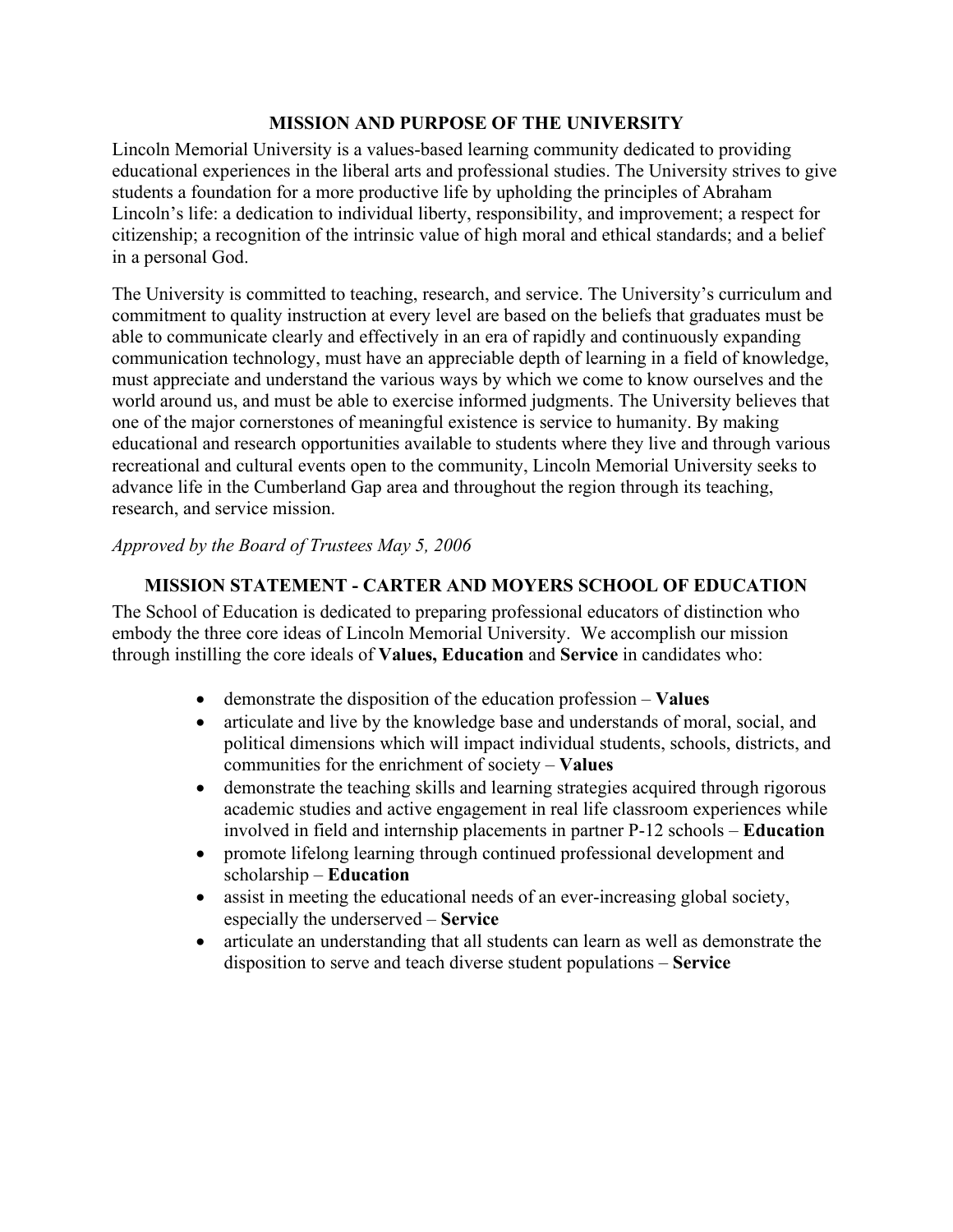#### **COUNSLEING PROGRAM MISSION STATEMEENT**

<span id="page-5-0"></span>The primary mission of the counseling program is preparation of culturally and ethically competent counselors to serve the historically underserved peoples of the Appalachian region and increasingly interlinked global community beyond. Program graduates will be able to utilize psychological principles, developmental understandings and counseling techniques in a strength based, solution-focused paradigm to assist students and clients with the best opportunity to achieve healthy functioning in the areas of educational, personal, social and vocational development.

Through program courses, service-learning activities, and field experiences students will develop personal, professional, and social growth. Graduates of the Counseling Programs are prepared to provide counseling and consultation services in school, mental health, or community agency settings and are eligible to stand for licensure or certification in their respective area of specialty.

#### **DIVERSE STUDENT RECRUITMENT POLICY**

<span id="page-5-1"></span>The Counseling Program at Lincoln Memorial University actively and enthusiastically seeks to recruit qualified persons from diverse backgrounds and situations. Faculty believe that enrollment of a student body representing a wide array of social and cultural backgrounds, genders, sexual orientations, ethnicities, and nationalities broadens the range of cultural experiences and diverse backgrounds within the classroom, and is foundational to the interpersonal and intrapersonal learning in the counseling program.

#### **COUNSELING PROGRAM OBJECTIVES**

<span id="page-5-2"></span>The Counseling Program Objectives below reflect the current professional thinking and state and national requirements certification, licensure and accreditation requirements.

As a result of successfully completing the graduate program in counseling, students can expect to have gained didactic knowledge and supervised experience in skills, functions, beliefs and characteristics of effective counseling. The following broad goals have been developed to assist students in gaining an overview of expected accomplishments:

- 1. *Professional Orientation and Ethical Practice* Demonstrate an understanding of the counseling profession, develop an identity as a counselor and demonstrate a willingness to provide counseling services within the ethical guidelines of the counseling profession.
- 2. *Social and Cultural Diversity* Develop an awareness of, and an appreciation for, social and cultural influences on human behavior and to recognize the impact of individual differences on the counseling process.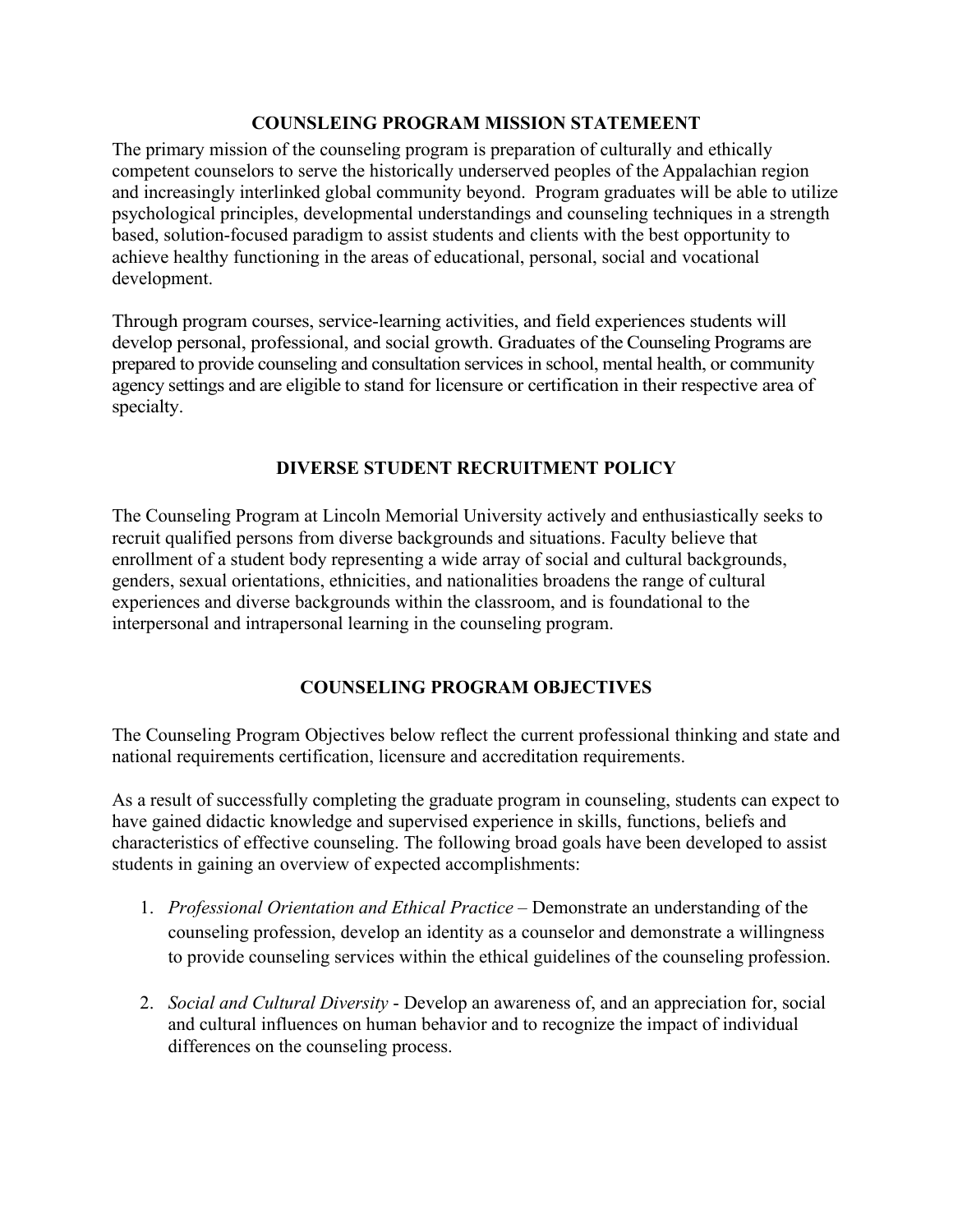- 3. *Human Growth and Development* Develop an understanding of developmental aspects of human growth and appreciation for the nature of human developmental behavior.
- 4. *Career Development* Develop an understanding of career development and related life factors and the effects on an individual's mental health and lifestyle.
- 5. *Helping Relationships* Demonstrate effective individual and group counseling skills which facilitate client growth and to demonstrate the ability to evaluate progress toward treatment goals.
- 6. *Group Work* Develop both theoretical and experiential understandings of group purpose, development, dynamics, counseling theories, group counseling methods and skills, and other group approaches.
- 7. *Assessment* Gain knowledge and skills in assessment techniques and apply basic concepts to individual and group appraisal.
- 8. *Research and Program Evaluation* Develop the ability to read, critique, evaluate, and contribute to professional research literature.
- 9. *School Counseling* Students preparing to specialize as school counselors will demonstrate the professional knowledge and skills necessary to promote the academic, career, and personal/social development of all P–12 students through data-informed school counseling programs.
- 10*. Clinical Mental Health Counseling* Students preparing to specialize as clinical mental health counselors will demonstrate the knowledge and skills necessary to address a wide variety of circumstances within the context of clinical mental health counseling.

#### **OVERVIEW OF THE PROGRAM**

<span id="page-6-0"></span>Each semester new M.Ed. students are assigned academic advisors and are required to attend a new student orientation. The orientation session provides students with critical information for progressing through each degree program. The information includes admission, program, and exit requirements. An advisor is assigned at orientation and is accessible throughout the program for academic advisement. Advisors' contact information is posted on syllabi.

The *Graduate Catalog* serves as the official source of information regarding curriculum requirements. Requirements are provided here for ease of student access. To view the 2019-2020 *Graduate Catalog* visit [https://www.lmunet.edu/academics/catalogs.php.](https://www.lmunet.edu/academics/catalogs.php)

The program of study should consist of a combination of theoretical study and practical experiences which best prepare the student for the selected area of interest. Although the minimum number of credit hours required for graduation is determined in accordance with the program as listed in the *Graduate Education Catalog*, it should not be construed as indicating a maximum number of credit hours for any particular student.

The Counseling program combines academic preparation in the areas of counseling and research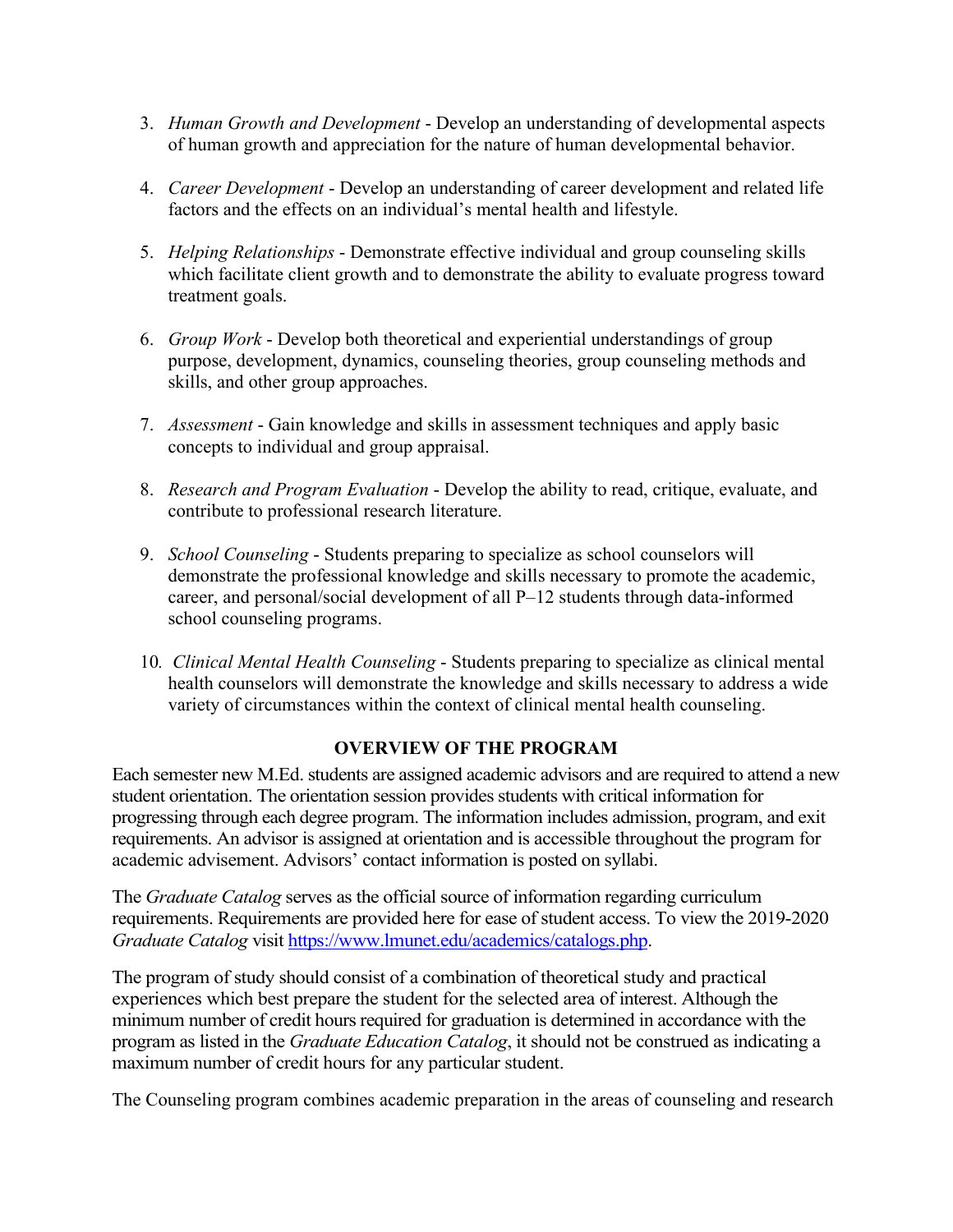with practica and internship assignments. Students may select from one of two emphasis areas: PreK-12 School Counseling or Mental Health Counseling. Students in each counseling concentration (PreK-12 School or Mental Health) must take the Common Counseling Core, which consists of the 36 credit hours. During Practicum, students are required to 100 hours in a mental health or school setting. Additionally, students in Mental Health Counseling must take two internships that total 600 hours and School Counseling students must take one internship that totals 600 hours.

The purpose of the program in Counseling is to prepare students for effective performance in professional positions in counseling in school and mental health settings. The prospective student should consult the Program Director of the Counseling Program prior to enrollment regarding the appropriateness of this curriculum to his or her situation and professional objectives. The program places heavy emphasis on the interpersonal and helping relationship and requires considerable commitment on the part of the student. Once admitted, the student must consult with his or her faculty advisor concerning proper sequencing of courses and licensure requirements.

## **PreK-12 School Counseling**

<span id="page-7-0"></span>The PreK-12 School Counseling concentration has been designed to meet all the academic requirements for licensure as a PreK-12 Counselor in the state of Tennessee. Through their academic coursework and Practicum/Internship experiences, candidates are prepared to help students through academic, career, and social/emotional development as outlined by the American School Counselor Association (ASCA). The Internship/Practicum requirement consists of 700 clock hours of field-based experience (Practicum - 100 hours; Internship - 600 hours). Specific requirements for the Internship and Practicum courses can be found in the Internship/Practicum Application packets. Students are required to have liability insurance provided with their ASCA student membership. **Documentation and verification of liability coverage is available for viewing in the students' practicum/internship files located within the Graduate Education Office.**

In order to become a licensed school counselor in Tennessee, students are required by the State Department of Education to pass the Praxis Instructional Support Personnel, test code 5421, in School Counseling PreK-12 with a minimum score of 156. Students in other states are responsible for following the licensing policies of their respective governing boards. Erin Brock, [erin.brock@lmunet.edu](mailto:erin.brock@lmunet.edu) is the LMU contact for school counseling licensure.

#### **Mental Health Counseling**

<span id="page-7-1"></span>The focus of the Mental Health Counseling concentration is to prepare counselors as leaders with the knowledge, skills, proficiencies, and dispositions to meet the changing counseling needs of clients in the community agency and mental health settings. The purpose of the program is to prepare students for effective performance in professional positions in counseling as encountered within community settings.

Graduates of Lincoln Memorial University's Mental Health Counseling program will satisfy the State of Tennessee's academic coursework requirements for licensure in professional counseling (LPC). After graduating, students must pass the National Counselor Exam (NCE) and complete post master's supervision hours prior to LPC licensure, as stipulated by the related Health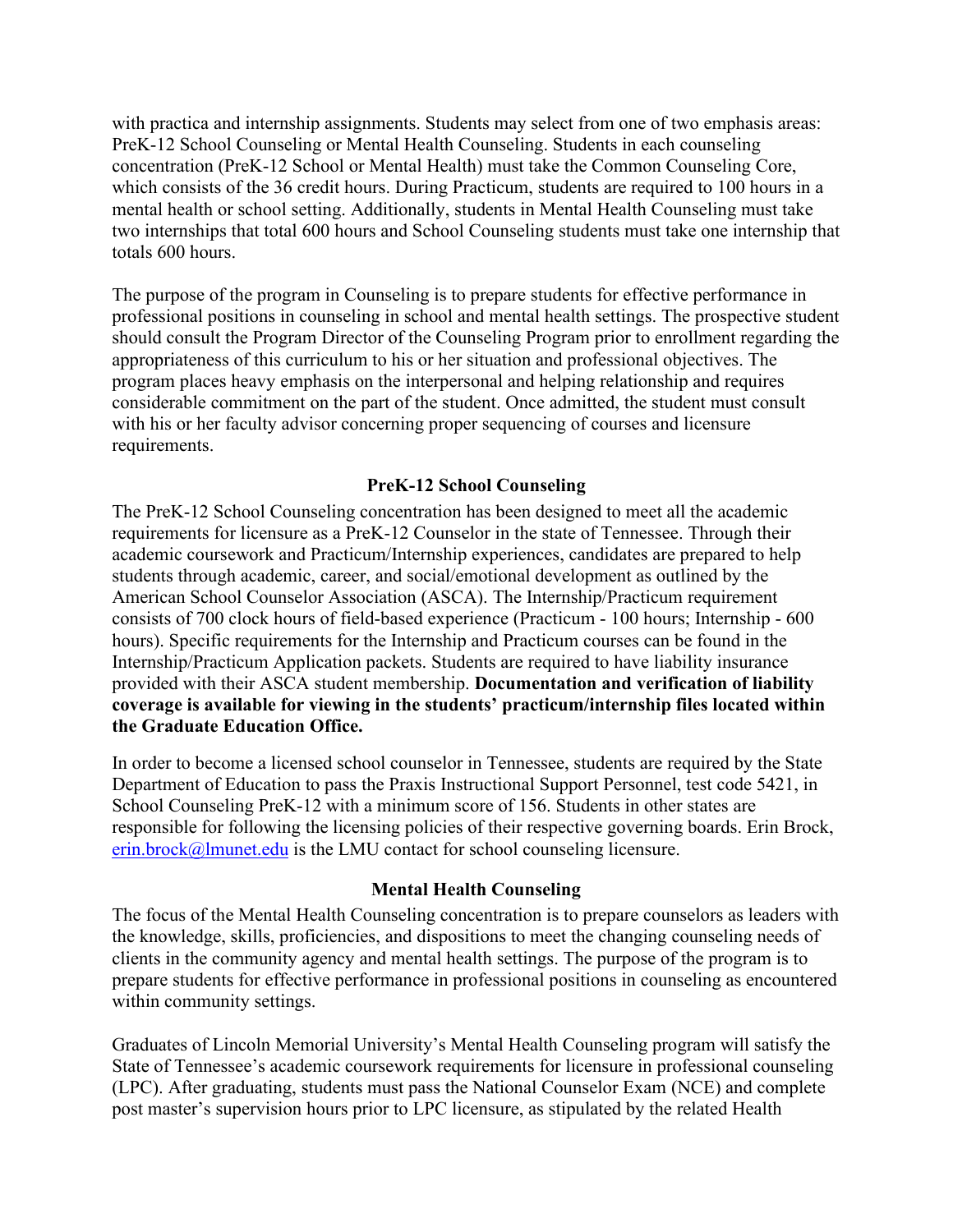Licensing Board. Students majoring in Mental Health Counseling are required to be covered by liability insurance provided with an American Counseling Association student membership. Students are responsible for obtaining their own personal ACA Student Membership. **Documentation and verification of liability coverage is available for viewing in the students' practicum/internship files located within the Graduate Education Office.**

#### **ADMISSIONS**

The admission process for the Master of Education degree involves two levels.

#### **LEVEL ONE: ADMISSION TO GRADUATE STUDIES**

To be admitted to graduate studies, the student must submit:

- 1. The [Application for Graduate Studies](https://applynow.lmunet.edu/) [Electronic](https://applynow.lmunet.edu/) or [PDF,](https://www.lmunet.edu/school-of-education/graduate/masters/counseling-guidance-med/Application_to_LMU_Counseling_Program.pdf) with the required \$50 fee
- 2. Official transcripts of bachelor degree course work from an accredited institution
- 3. Official transcripts supporting transfer credits (maximum of 9 hours from within the last 5 years)
- 4. Personal interview
- 5. Three [Graduate Education Recommendation Forms](http://form.jotformpro.com/form/42176670241956)
- 6. Professional Statement
- 7. Completed Background Check
- 8. Group Interview Process
- 9. Appropriate scores from one of the following tests: GRE (2 general tests), Praxis-Principles of Leaning & Teaching, or Miller Analogies Test (scores must be from within the last 5 years)

The Dean of the School of Education approves admission to Graduate Education Studies in Counseling, based on the recommendation of the Counseling Program Director and faculty representatives. Prior to beginning coursework, the student must attend a new student orientation, where the student will work with an advisor to develop a program of study. At this time, the student will receive a program handbook with policies and procedures of the program. Also, students' ethical and professional obligations and personal growth expectations as counselors-in-training are explained, and eligibility for licensure/certification is reviewed.

#### **LEVEL TWO: ADMISSION TO DEGREE CANDIDACY**

After having successfully completed at least one graduate-level course, but not more than three courses (9 hours), a degree-seeking student will apply for degree candidacy. With the assistance of the assigned advisor, the student must submit:

- 1. An [application for Degree Candidacy](http://form.jotformpro.com/form/42174052995964) for the Master of Education degree:
- 2. An advisor-approved program of study. This program will include but not be limited to:
	- licensure goals:

(Licensure requirements will be coordinated with, but considered separately from, degree requirements.)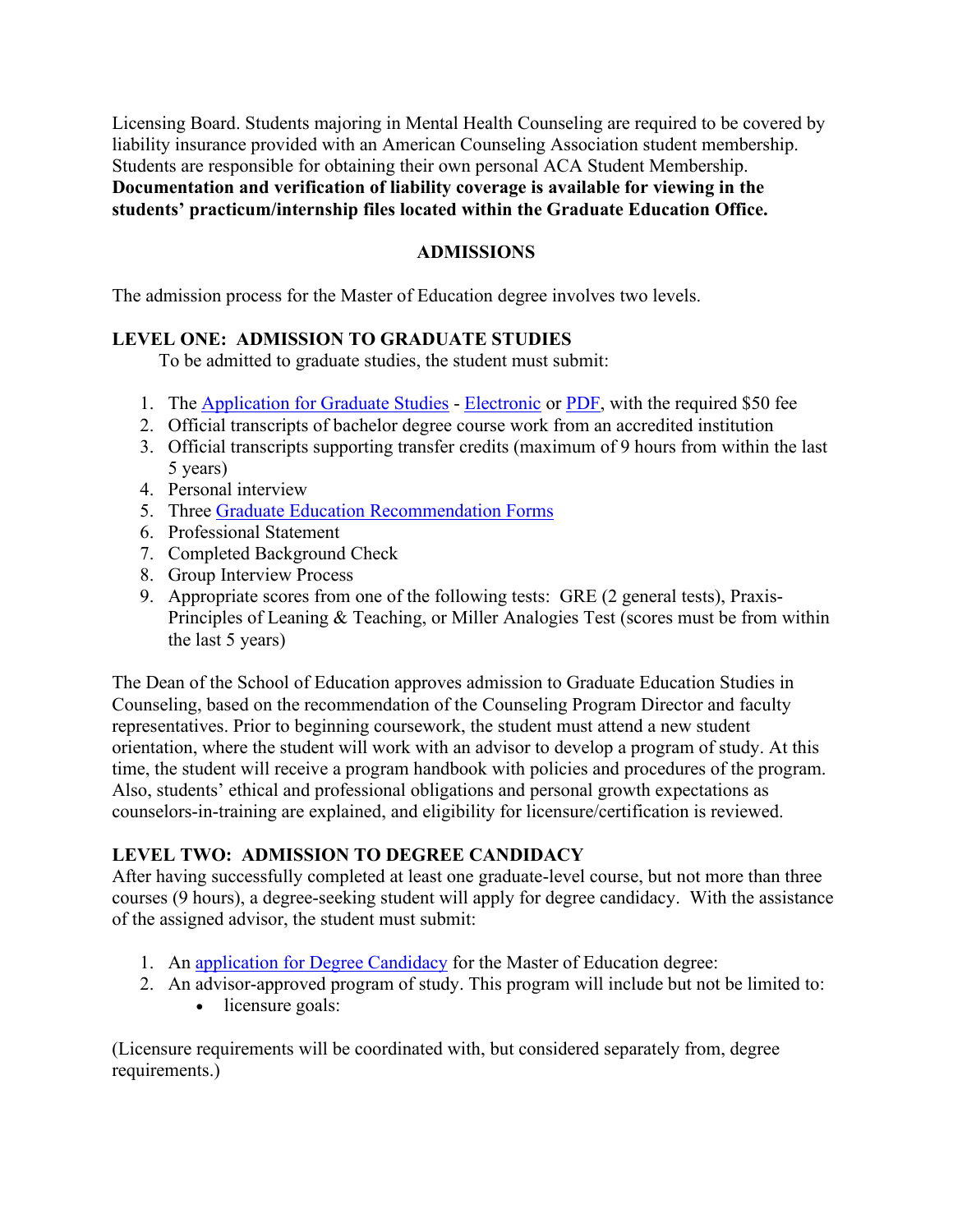#### 3. [Three Applicant Assessment Forms](http://form.jotformpro.com/form/42177157037960)

Upon completion of these requirements, the student's credentials will be presented to the Graduate Admission Committee for admission to degree candidacy.

### <span id="page-9-0"></span>**Professional Counseling Dispositions**

The *Professional Counseling Dispositions* are "the commitments, characteristics, values, beliefs, interpersonal functioning, behaviors that influence the counselor's professional growth and interactions with clients and colleagues" (CACREP, 2018). By assessing professional dispositions, faculty provide counseling students with direct feedback, offering the students practical areas for improvement to support their development as effective and ethical professional counselors.

#### **Scales Evaluation Guidelines**

- $\triangleright$  **Meet Expectations (3)** = the counseling student demonstrates **strong** (i.e., *exceeding* the expectations of a beginning professional counselor) knowledge, skills, and dispositions in the specified counseling skill(s) and professional disposition(s).
- $\triangleright$  **Developing Competencies (2)** = the counseling student demonstrates **consistent** and **proficient** knowledge, skills, and dispositions in the specified counseling skill(s) and professional disposition(s). A beginning professional counselor should be at this level at the conclusion of his/her practicum and/or internship.
- **Needs Improvement (1) =** the counseling student demonstrates **limited** or **no evidence** of the knowledge, skills, and dispositions in the specified counseling skill(s) and professional disposition(s). Students scoring at this level during their final evaluation (practicum or internship) **have not demonstrated** the professional competencies needed to progress to the next level of clinical experience. Remediation may be necessary in the areas identified as deficient by the clinical supervisor.

| <b>Disposition</b>                       | <b>Indicators</b>                                                                                                                                                                         |                                                                                                                                                                                                                                          |                                                                                                                                                                                           |
|------------------------------------------|-------------------------------------------------------------------------------------------------------------------------------------------------------------------------------------------|------------------------------------------------------------------------------------------------------------------------------------------------------------------------------------------------------------------------------------------|-------------------------------------------------------------------------------------------------------------------------------------------------------------------------------------------|
| 1. Demonstrates<br><b>Effective Oral</b> | <b>Meets Expectations</b>                                                                                                                                                                 | <b>Developing</b>                                                                                                                                                                                                                        | <b>Needs Improvement</b>                                                                                                                                                                  |
| <b>Communication Skills</b>              | Demonstrates strong<br>ш<br>professional oral<br>communication<br>skills as evidenced<br>by using appropriate<br>language, grammar,<br>and word choice for<br>the learning<br>environment | Demonstrates<br>L<br>professional oral<br>communication<br>skills as evidenced<br>by using appropriate<br>language, grammar,<br>and word choice for<br>the learning<br>environment, yet<br>makes some<br>common and<br>noticeable errors | Does not<br>П<br>consistently<br>demonstrate<br>professional oral<br>communication<br>skills as evidenced<br>by making <i>major</i><br>errors in language,<br>grammar, and word<br>choice |
| 2. Demonstrates                          | <b>Meets Expectations</b>                                                                                                                                                                 | Developing                                                                                                                                                                                                                               | <b>Needs Improvement</b>                                                                                                                                                                  |
| <b>Effective Written</b>                 |                                                                                                                                                                                           |                                                                                                                                                                                                                                          |                                                                                                                                                                                           |
| <b>Communication Skills</b>              |                                                                                                                                                                                           |                                                                                                                                                                                                                                          |                                                                                                                                                                                           |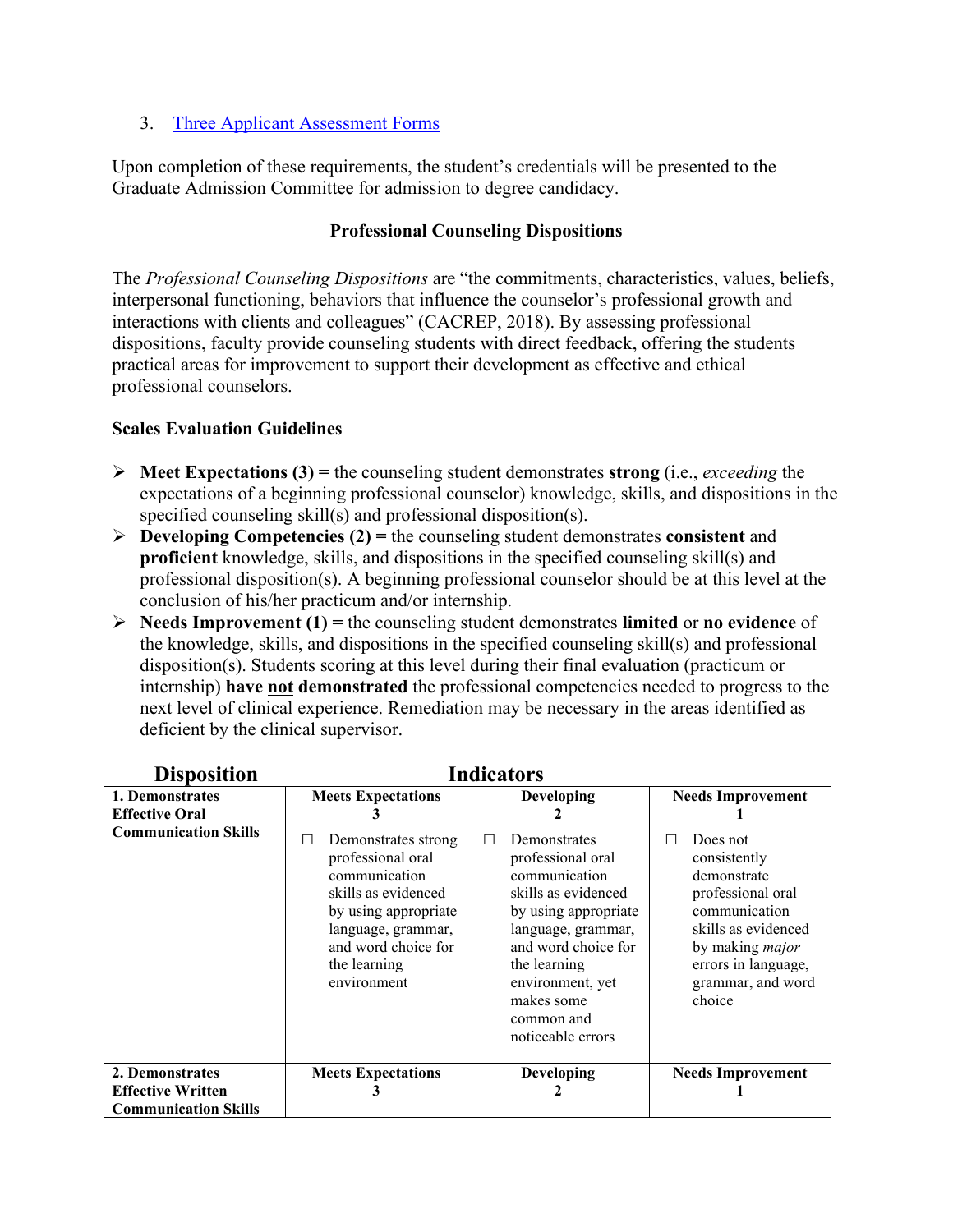|                                                                     | Demonstrates precise<br>□<br>spelling and grammar                                                                                                                        | Demonstrates a few<br>$\Box$<br>common spelling and<br>grammar mistakes                                                                        | $\Box$<br>Demonstrates major<br>spelling and grammar<br>errors or<br>demonstrates<br>frequent common<br>mistakes                                         |
|---------------------------------------------------------------------|--------------------------------------------------------------------------------------------------------------------------------------------------------------------------|------------------------------------------------------------------------------------------------------------------------------------------------|----------------------------------------------------------------------------------------------------------------------------------------------------------|
| 3. Demonstrates<br>professionalism                                  | <b>Meets Expectations</b>                                                                                                                                                | Developing<br>2                                                                                                                                | <b>Needs Improvement</b>                                                                                                                                 |
|                                                                     | Maintains<br>ΙI<br>professional<br>boundaries of ethical<br>standards of practice<br>and Keeps<br>inappropriate<br>personal life issues<br>out of<br>classroom/workplace | Occasionally<br>□<br>divulges<br>inappropriate<br>personal life issues<br>into the<br>classroom/workplace,<br>but this is kept to a<br>minimum | Divulges<br>□<br>inappropriate<br>personal life issues<br>at the<br>classroom/workplac<br>e as evidenced by<br>uncomfortable<br>responses from<br>others |
| 4. Demonstrates a                                                   | <b>Meets Expectations</b>                                                                                                                                                | <b>Developing</b>                                                                                                                              | <b>Needs Improvement</b>                                                                                                                                 |
| positive and enthusiastic<br>attitude                               | 3<br>□<br>Demonstrates an                                                                                                                                                | 2<br>Overlooks<br>$\Box$                                                                                                                       | Demonstrates a<br>П                                                                                                                                      |
|                                                                     | appropriately positive<br>affect with students<br>as evidenced by<br>verbal and non-verbal<br>cues                                                                       | opportunities to<br>demonstrate positive<br>affect                                                                                             | flattened affect as<br>evidenced by lack of<br>expressive gestures<br>and vocal<br>expressions                                                           |
| <b>5. Demonstrates</b>                                              | <b>Meets Expectations</b>                                                                                                                                                | Developing                                                                                                                                     | <b>Needs Improvement</b>                                                                                                                                 |
| preparedness in<br>teaching and learning                            | Learns and adjusts<br>$\Box$<br>from experience and<br>reflection as<br>evidenced by<br>improvements in<br>performance                                                   | 2<br>Somewhat resistant<br>□<br>to constructive<br>feedback as<br>evidenced by a lack<br>of follow through on<br>some suggestions              | Rejects constructive<br>□<br>feedback as<br>evidenced by no<br>implementation of<br>feedback                                                             |
| 6. Exhibits an                                                      | <b>Meets Expectations</b>                                                                                                                                                | <b>Developing</b>                                                                                                                              | <b>Needs Improvement</b>                                                                                                                                 |
| appreciation of and<br>value for cultural and<br>academic diversity |                                                                                                                                                                          | ν.                                                                                                                                             |                                                                                                                                                          |
|                                                                     | Embraces all<br>□<br>diversities as<br>evidenced by<br>implementing<br>inclusive activities<br>and behaviors with<br>goals of<br>transcendence                           | Goes through the<br>$\Box$<br>expected and<br>superficial motions to<br>embrace all<br>diversities                                             | Demonstrates<br>□<br>inequitable<br>embracement of all<br>diversities                                                                                    |
| 7. Collaborates<br>effectively with                                 | <b>Meets Expectations</b>                                                                                                                                                | <b>Developing</b><br>$\mathfrak{D}$                                                                                                            | <b>Needs Improvement</b>                                                                                                                                 |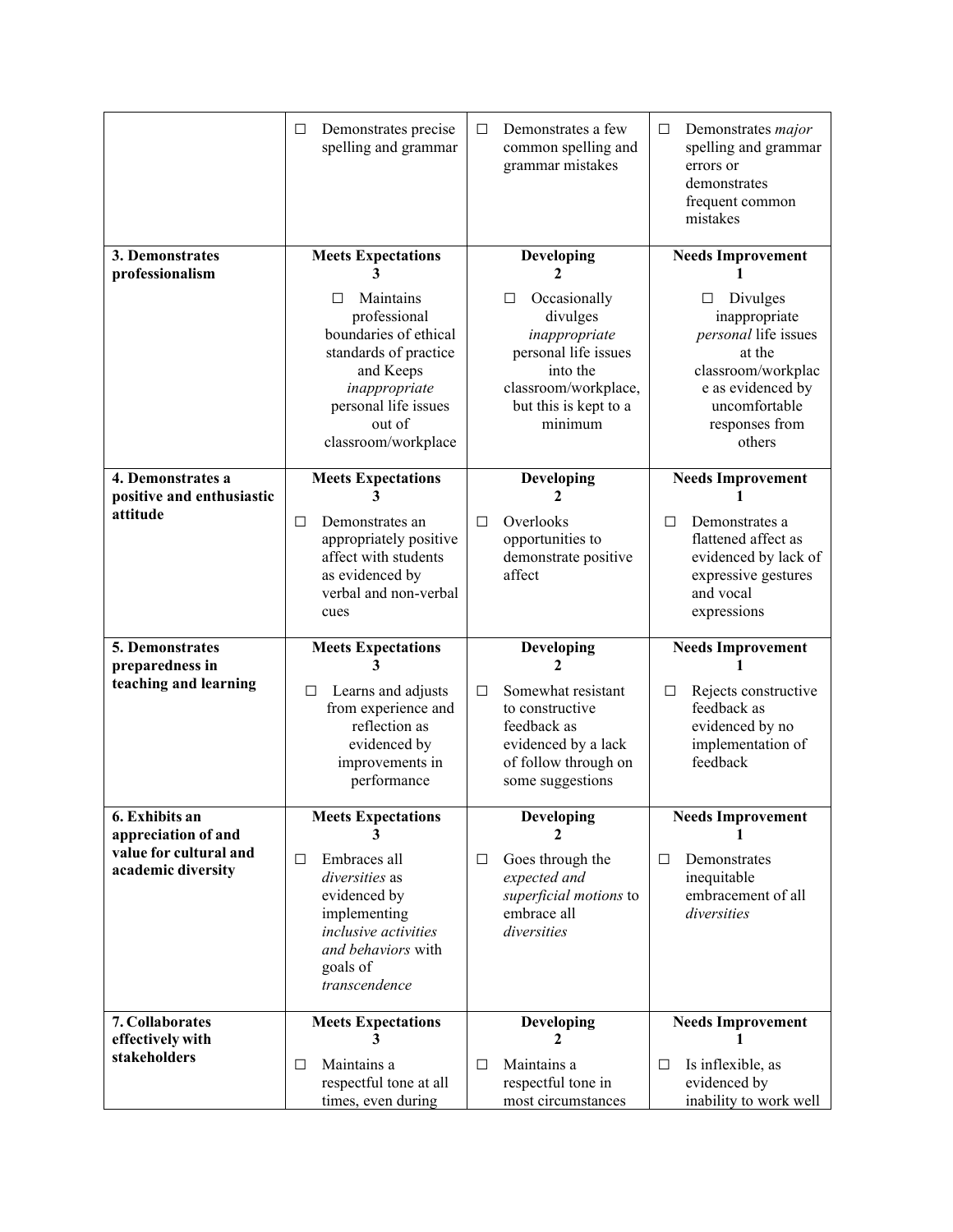|                                                                                                                      | dissent as evidenced<br>by not interrupting or<br>talking over others                                                                                            | but is not consistent                                                                                                                                                       | with others and does<br>not accept majority<br>consensus                                                                                                                 |
|----------------------------------------------------------------------------------------------------------------------|------------------------------------------------------------------------------------------------------------------------------------------------------------------|-----------------------------------------------------------------------------------------------------------------------------------------------------------------------------|--------------------------------------------------------------------------------------------------------------------------------------------------------------------------|
| 8. Demonstrates self-<br>regulated learner<br>behaviors/takes initiative                                             | <b>Meets Expectations</b><br>$\Box$<br>Recognizes own<br>weaknesses as<br>evidenced by seeking<br>solutions before<br>asking for support                         | <b>Developing</b><br>Is beginning to<br>$\Box$<br>recognize own<br>weaknesses and asks<br>for support making<br>some effort to<br>become involved in<br>professional growth | <b>Needs Improvement</b><br>Is unable to self-<br>П<br>correct own<br>weaknesses as<br>evidenced by not<br>asking for support or<br>overuse of requests<br>for support   |
| 9. Exhibits the social<br>and emotional<br>intelligence to promote<br>personal and<br>educational<br>goals/stability | <b>Meets Expectations</b><br>□<br>Demonstrates<br>sensitivity to feelings<br>of others as<br>evidenced by<br>compassionate and<br>empathetic social<br>awareness | <b>Developing</b><br>Demonstrates<br>П<br>sensitivity to feelings<br>of others most of the<br>time                                                                          | <b>Needs Improvement</b><br>Demonstrates<br>П<br>insensitivity to<br>feelings of others as<br>evidenced by a lack<br>of compassion and<br>empathetic social<br>awareness |

# <span id="page-11-0"></span>**Required Courses for Counseling Concentrations at Lincoln Memorial University**

| Term/Year | Course Number/Title                                       | Credits | Grade |
|-----------|-----------------------------------------------------------|---------|-------|
|           | CG 501 Professional Orientation and Ethics in Counseling* |         |       |
|           | CG 521 Career Counseling                                  | 3       |       |
|           | CG 531 Social and Cultural Aspects of Counseling          |         |       |
|           | CG 541 Counseling Skills*                                 | 3       |       |
|           | CG 581 Psychology of Human Development                    | 3       |       |
|           | CG 593 Practicum in Counseling**                          | 3       |       |
|           | CG 611 Counseling Theories*                               | 3       |       |
|           | CG 621 Crisis Intervention and Consultation               | 3       |       |
|           | CG 631 Group Counseling*                                  | 3       |       |
|           | CG 662 Psychopathology**                                  | 3       |       |
|           | CG 671 Assessment in Counseling                           | 3       |       |
|           | EDUC 511 Research and Statistics                          | 3       |       |

## **Counseling Common Core**

\*Prerequisite for practicum **Total 36 Hours**

\*\*Prerequisite for internship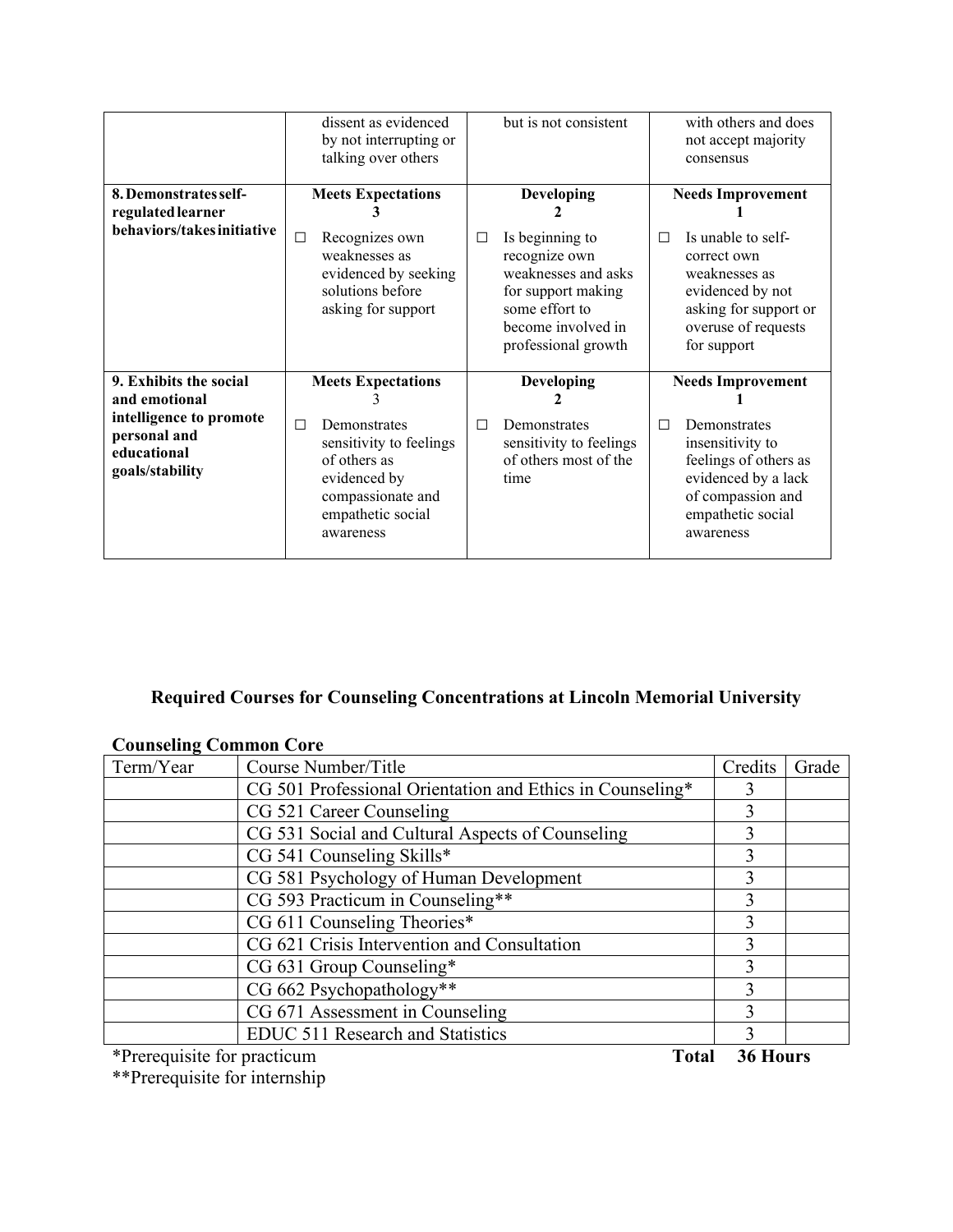## **Required for Clinical Mental Health Counseling**

| Term/Year                   | Course Number/Title                                       | Credits  | Grade |
|-----------------------------|-----------------------------------------------------------|----------|-------|
|                             | CG 509 Foundations of Mental Health Counseling*           |          |       |
|                             | CG 551 Personality and Mental Health                      |          |       |
|                             | CG 651 Evidence-based Treatment and Treatment Planning    |          |       |
|                             | CG 669 Psychopharmacology for Counselors                  |          |       |
|                             | CG 699 Internship and Seminar in Mental Health Counseling |          |       |
|                             | CG 699 Internship and Seminar in Mental Health Counseling |          |       |
|                             | CG/EDUC Elective (Ethics)                                 |          |       |
|                             | CG/EDUC Elective (Marriage and Family)                    |          |       |
| *Prerequisite for practicum | <b>Total</b>                                              | 24 Hours |       |

## **Required for School Counseling**

| Term/Year | Course Number/Title                                                              | Credits | Grade |
|-----------|----------------------------------------------------------------------------------|---------|-------|
|           | CG 508 Foundations of School Counseling*                                         |         |       |
|           | CG 698 Internship and Seminar in School Counseling                               |         |       |
|           | IL 561 School Law                                                                |         |       |
|           | EDUC 501 Foundations of American Education                                       |         |       |
|           | SPED 530 Special Education Law, Policy and Ethics <sup><math>\wedge</math></sup> |         |       |
|           | CI 501 Curriculum, Instruction, Assessment $\wedge$                              |         |       |
|           | CI 516 Motivational Theory, Classroom Management $\wedge$                        |         |       |

\*Prerequisite for practicum **Total 24 Hours**

^online or hybrid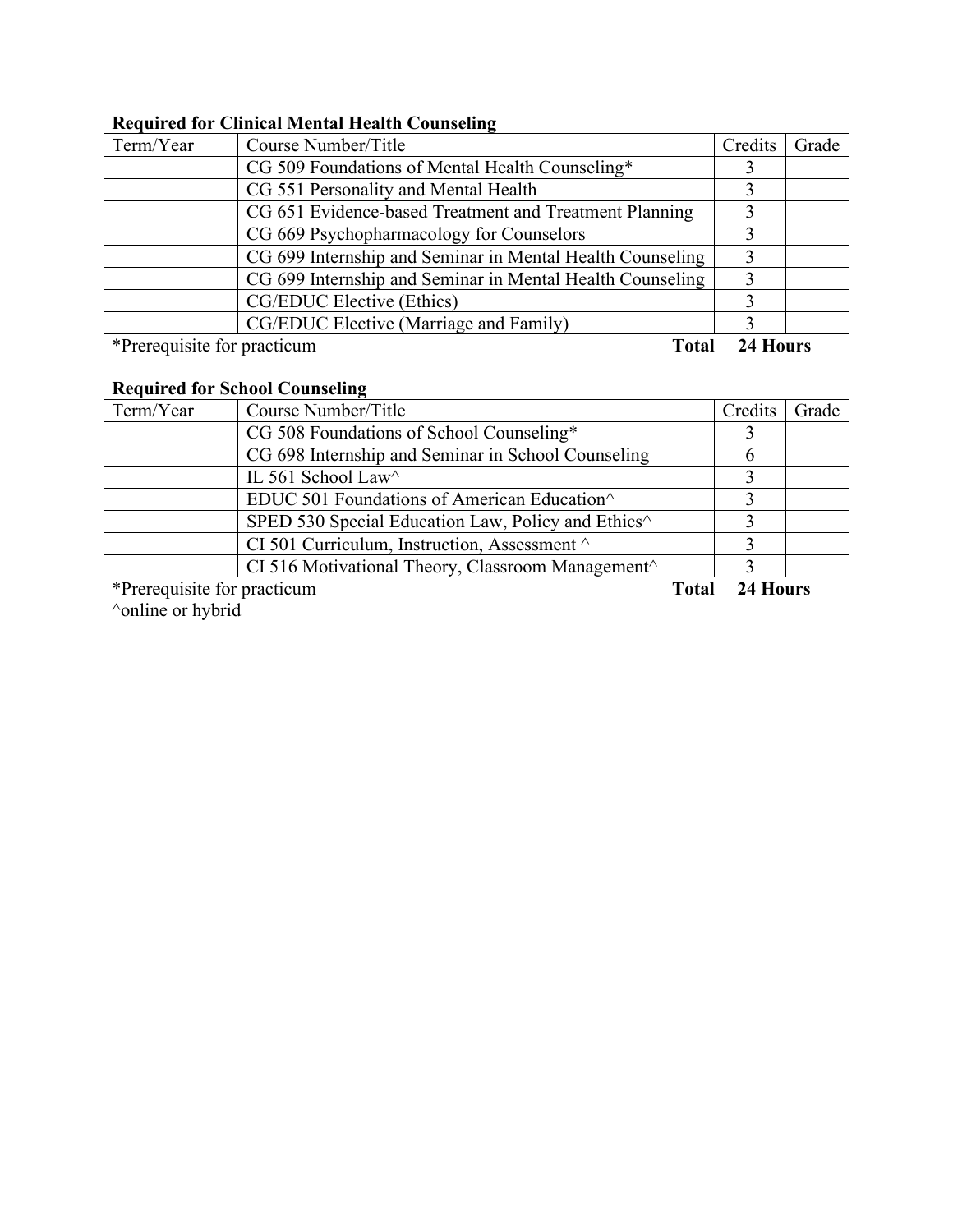# **School Counseling – Schedule of Courses for Cedar Bluff**

Below is an annual program of study for School Counseling Students, based on when CG classes are typically offered at Cedar Bluff, and when the LMU School of Education online courses are offered.

| Year 1                                  | Year 2                          |
|-----------------------------------------|---------------------------------|
| <b>Fall (2019)</b>                      | Fall (2020)                     |
| CG 501 Professional Orientation &       | CG 593 Practicum                |
| Ethics                                  |                                 |
| CG 541 Counseling Skills                | CG 611 Counseling Theories      |
| SPED 530 Special Education Law,         | CI 516 Motivation & Behavior    |
| Practice and Ethics**                   | Management*                     |
| <b>EDUC 501 Foundations of American</b> | IL 561 School Law*              |
| Education*                              |                                 |
|                                         |                                 |
| Year 1                                  | Year 2                          |
| <b>Spring (2020)</b>                    | <b>Spring (2021)</b>            |
| CG 508 Foundations School               | CG 698 School Internship        |
| Counseling                              | 6 credit hours                  |
| CG 521 Career Counseling                | CG 662 Psychopathology          |
| CG 531 Social & Cultural                | CG 671 Assessment in Counseling |
| EDUC 511 Research & Statistics*         |                                 |
|                                         |                                 |
| Year 1                                  |                                 |
| <b>Summer (2020)</b>                    |                                 |
| CG 631 Group Counseling                 |                                 |
| CG 581 Human Development**              |                                 |
| CG 621 Crisis Intervention &            |                                 |
| Consultation                            |                                 |
| CI 501 Curriculum, Instruction,         |                                 |
| Assessment*                             |                                 |

All courses with \* are 100% online and taught the semester indicated each year (with an optional meeting with professor and class at beginning of semester).

Courses with \*\* are taught in online/hybrid format at Cedar Bluff in the fall.

Unless otherwise noted, CG courses and are taught the semester indicated each year.

Note: This is a suggested path through the program in 5 semesters for new students who are entering the LMU Counseling Program in the fall semester. Entry into the School Counseling Program in the spring semester would necessitate a different Program of Study timeline, to be developed with program faculty.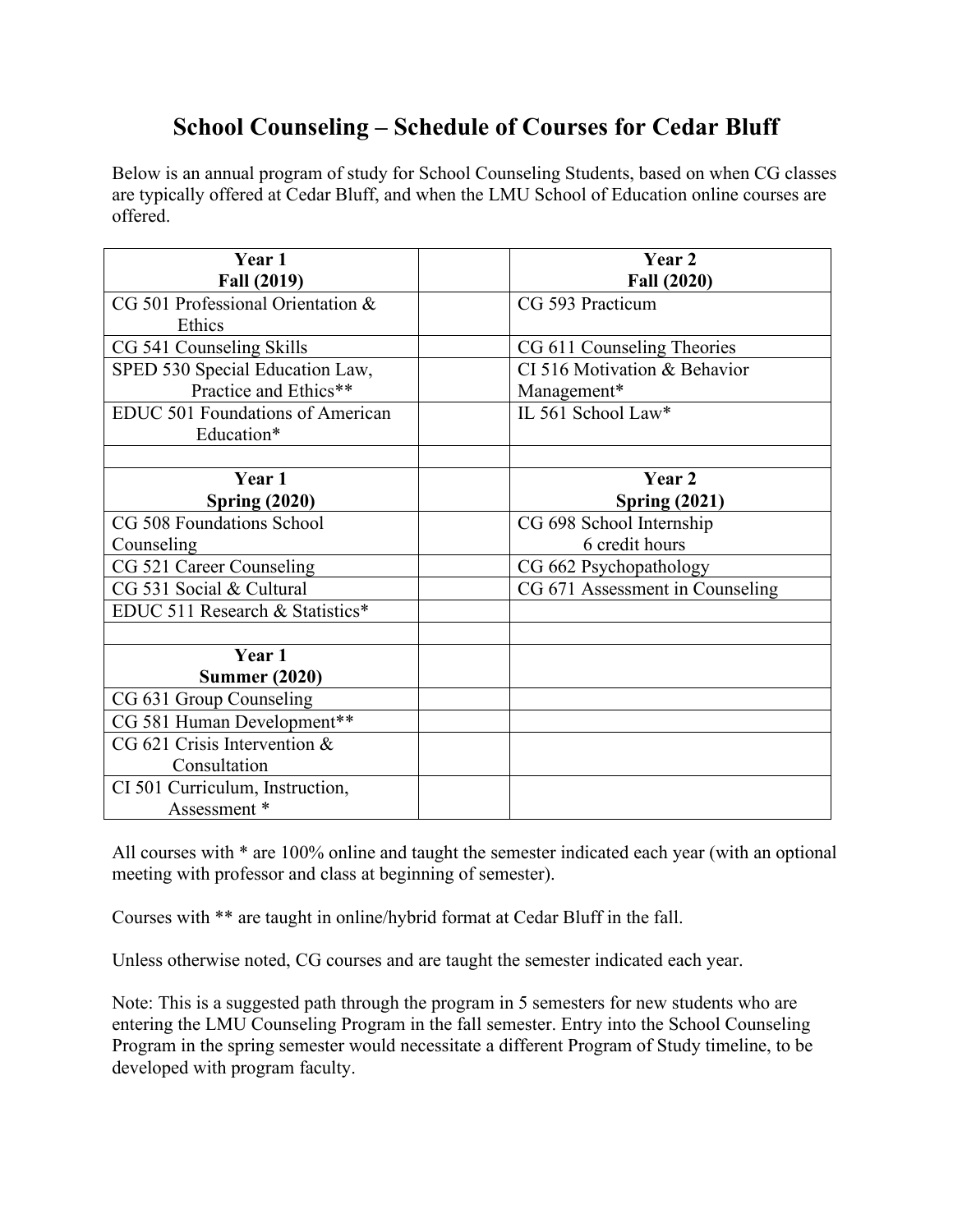# **School Counseling – Schedule of Courses for Harrogate**

Below is an annual program of study for School Counseling Students, based on when CG classes are typically offered at Cedar Bluff, and when the LMU School of Education online courses are offered.

| Fall 2019, 2021, 2023                           | Fall 2020, 2022, 2024                 |  |
|-------------------------------------------------|---------------------------------------|--|
| CG 662 Psychopathology                          | <b>CG 593 Practicum</b>               |  |
| CG 671 Assessment in Counseling                 | CG 521 Career Counseling              |  |
| SPED 530 Special Education Law,                 | CG 531 Social & Cultural              |  |
| Practice and Ethics**                           |                                       |  |
| <b>EDUC 501 Foundations of American</b>         | CI 516 Motivation & Behavior          |  |
| Education*                                      | Management*                           |  |
|                                                 |                                       |  |
| Spring 2020, 2022, 2024                         | Spring 2021, 2023, 2025               |  |
| <b>CG 508 Foundations School</b>                | CG 698 - School Internship - 6 Credit |  |
| Counseling                                      | <b>Hours</b>                          |  |
| CG 611 Counseling Theories                      | CG 501 Professional Orientation &     |  |
|                                                 | Ethics                                |  |
| EDUC 511 Research & Statistics*                 | CG 541 Counseling Skills              |  |
|                                                 |                                       |  |
|                                                 |                                       |  |
| Summer 2020, 2022, 2024                         | Summer 2021, 2023, 2025               |  |
| CG 581 Human Development**                      | CG 621 Crisis Intervention &          |  |
|                                                 | Consultation                          |  |
|                                                 |                                       |  |
|                                                 | <b>EVERY Summer</b>                   |  |
| CG 631 – Group Counseling                       |                                       |  |
| CI 501 Curriculum, Instruction, and Assessment* |                                       |  |
|                                                 | IL 561 School Law*                    |  |

All courses with \* are 100% online and taught the semester indicated each year (with an optional meeting with professor and class at beginning of semester).

Courses with \*\* are taught in online/hybrid format at Cedar Bluff in the fall.

Courses in **Bold** are made available every year at Harrogate campus during the semester indicated.

Unless otherwise noted, all remaining courses are taught the same semester and offered every other year in Harrogate.

Note: This is a suggested path through the program in 5 semesters for new students who are entering the LMU Counseling Program in the fall semester. Each student develops an individualized program of study with counseling faculty upon entrance into the counseling program.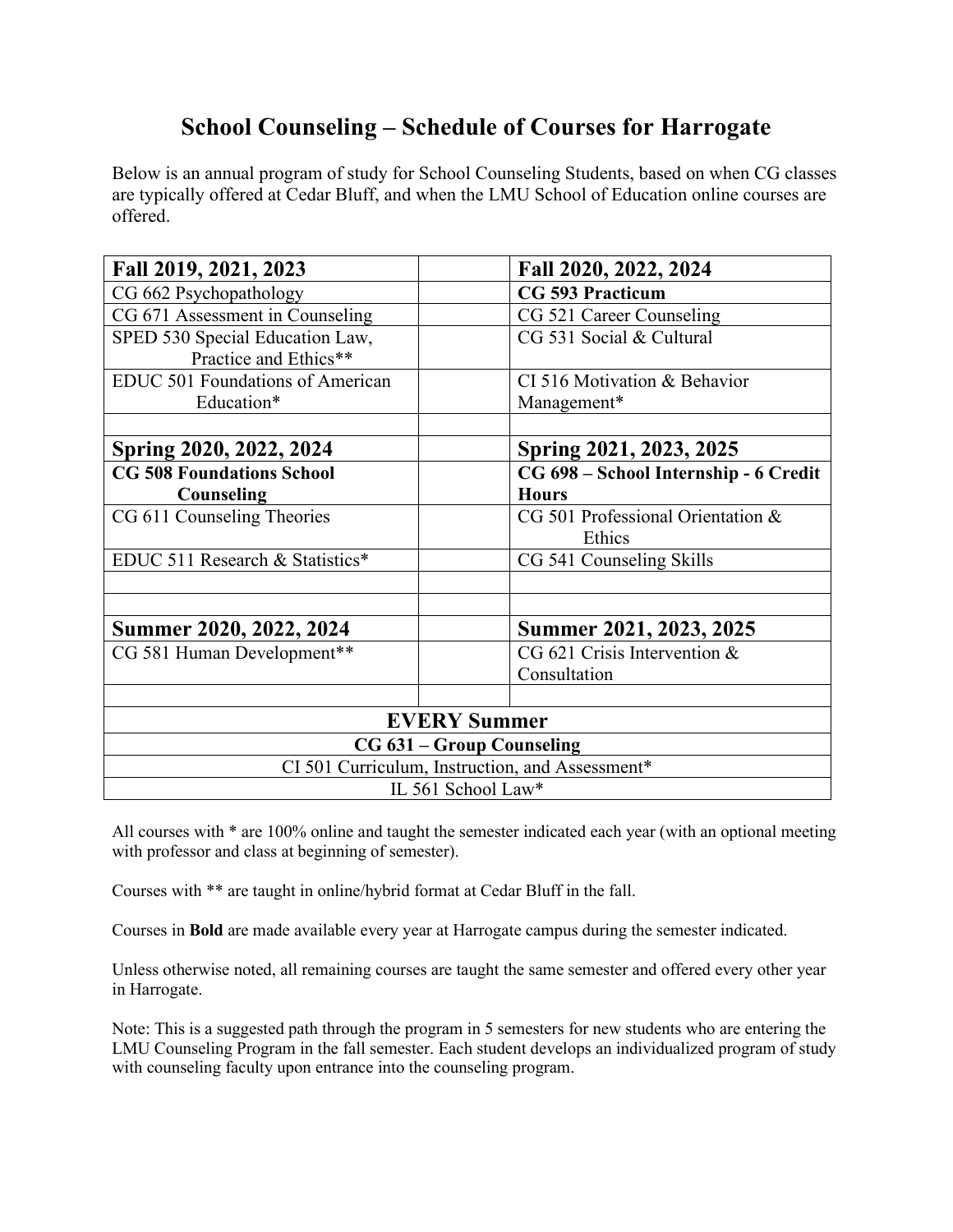# **Mental Health Counseling - Schedule of Classes for Cedar Bluff**

The below is a planned, annual program of study for Mental Health Counseling Students, based on when CG classes are typically offered at Cedar Bluff, and when the LMU School of Education Master of Education Program offers classes online.

| Year 1                              | Year 2                                     |
|-------------------------------------|--------------------------------------------|
| Fall                                | Fall                                       |
| CG 501 Professional Orientation &   | CG 593 Practicum                           |
| Ethics                              |                                            |
| CG 541 Counseling Skills            | CG 611 Counseling Theories                 |
| CG 509 Foundations of Mental Health | CG 551 Personality and Mental Health       |
| Counseling                          |                                            |
|                                     |                                            |
| Year 1                              | Year 2                                     |
| <b>Spring</b>                       | <b>Spring</b>                              |
| CG 521 Career Counseling            | CG 699 Mental Health Counseling            |
|                                     | Internship & Seminar (3 credits)           |
| CG 531 Social & Cultural Counseling | CG 662 Psychopathology                     |
| CG 651 Evidence Based Treatment     | CG 671 Assessment in Counseling            |
|                                     |                                            |
| Year 1                              | Year 2                                     |
| <b>Summer</b>                       | <b>Summer</b>                              |
| CG 631 Group Counseling             | CG 677 Legal & Ethical Issues in           |
|                                     | Professional Counseling                    |
| CG 581 Human Development, Hybrid    | CG 621 Crisis Intervention &               |
|                                     | Consultation                               |
| EDUC 511 Research & Statistics      | CG 687 Foundations of Marriage and         |
| Online*                             | Family Counseling or                       |
|                                     | CG 654 Populations in Mental Health        |
|                                     | Counseling                                 |
| CG 669 Psychopharmacology           | CG 699 Mental Health Counseling            |
|                                     | Internship & Seminar $(3 \text{ credits})$ |

Unless otherwise noted, CG courses are taught the same semester each year.

All courses with \* are 100% online and taught the same semester each year (with an optional meeting with professor and class at beginning of semester).

Note: It is possible to take four classes per semester. For instance, a student could take CG 501, CG 541, CG 509 and CG 551. If a student wanted to progress through the program slower, it would be possible to take 2 courses per semester during certain semesters. Each student develops an individualized program of study with counseling faculty upon entrance into the counseling program.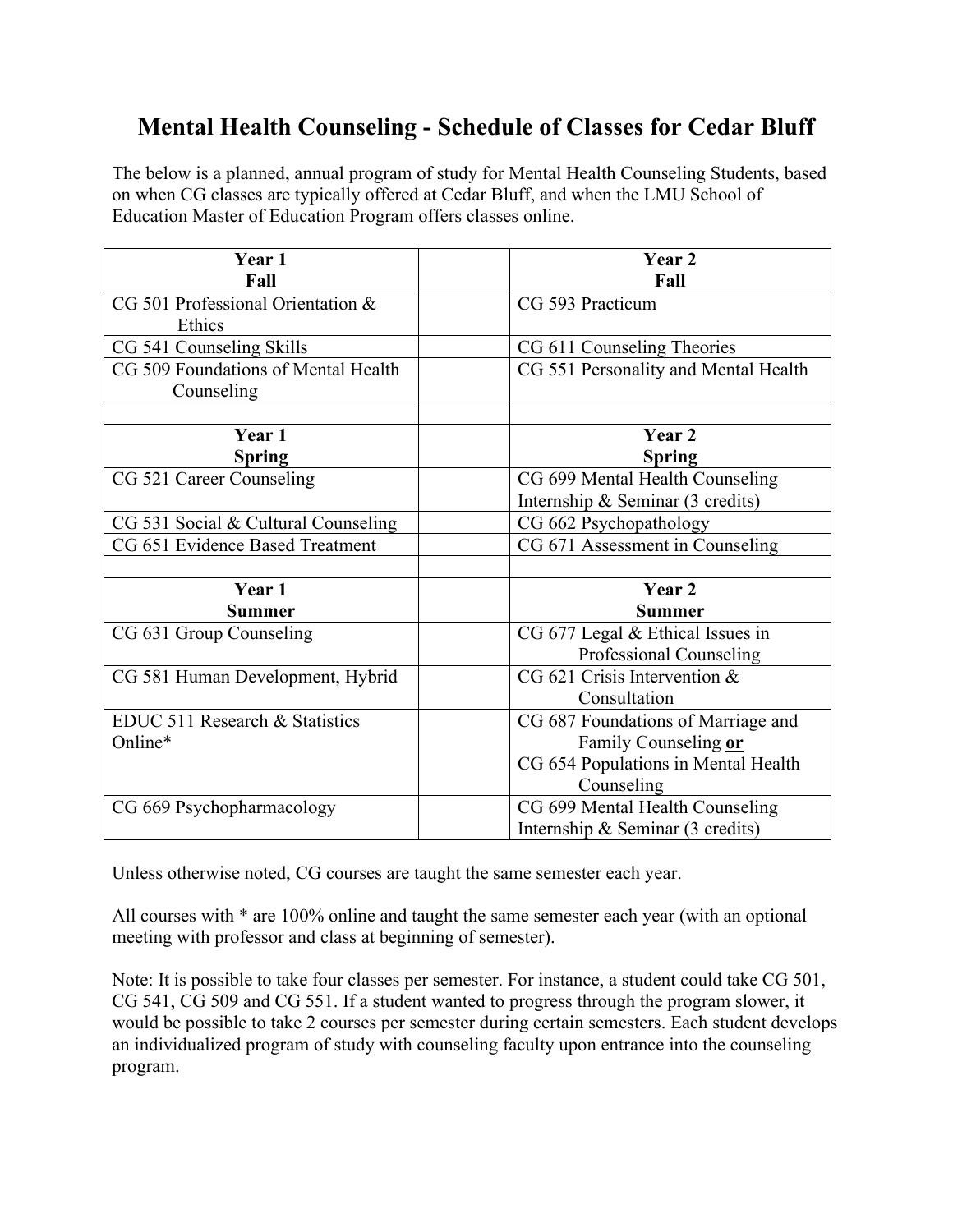# **Mental Health Counseling– Schedule of Classes for Harrogate**

The below is a planned, annual program of study for Mental Health Counseling Students, based on when CG classes are typically offered at Harrogate, and when the LMU School of Education Master of Education Program offers classes online.

| Fall                                                         | Fall                                  |  |
|--------------------------------------------------------------|---------------------------------------|--|
| 2019, 2021, 2023                                             | 2020, 2022, 2024                      |  |
| CG 662 Psychopathology                                       | CG 593 Practicum                      |  |
| CG 671 Assessment in Counseling                              | CG 521 Career Counseling              |  |
|                                                              | CG 531 Social & Cultural              |  |
|                                                              | CG 669 Psychopharmacology             |  |
|                                                              |                                       |  |
| <b>Spring</b>                                                | <b>Spring</b>                         |  |
| 2020, 2022, 2024                                             | 2021, 2023, 2025                      |  |
| CG 611 Counseling Theories                                   | CG 699 MH Internship                  |  |
|                                                              | 3 Credit Hours                        |  |
| CG 508 Foundations of Mental Health                          | CG 501 Professional Orientation &     |  |
| Counseling                                                   | Ethics                                |  |
| CG 654 Population Groups in Mental                           | CG 541 Counseling Skills              |  |
| Health Counseling, Elective                                  |                                       |  |
| EDUC 511 Research & Statistics                               | EDUC 511 Research & Statistics        |  |
| Online*                                                      | Online*                               |  |
|                                                              | CG 551 Personality and Mental Health  |  |
| <b>Summer</b>                                                | <b>Summer</b>                         |  |
| 2020, 2022, 2024                                             | 2021, 2023, 2025                      |  |
| CG 581 Human Development, Hybrid                             | CG 699 MH Internship                  |  |
|                                                              | 3 Credit Hours                        |  |
|                                                              | CG 621 Crisis Intervention & consult  |  |
|                                                              | CG 651 Evidence Based Treatment       |  |
|                                                              | <b>EVERY Summer</b>                   |  |
|                                                              | CG 631 – Group Counseling (mini term) |  |
| CG 677 Law and Ethics in Professional Counseling (Elective)  |                                       |  |
| CG 687 Foundations of Marriage and Family Therapy (Elective) |                                       |  |

Unless otherwise noted CG courses and are taught the same semester, every other year. LMU Counseling faculty strongly advise students to take these courses when offered.

All courses with \* are 100% online and taught the same semester each year (with an optional meeting with professor and class at beginning of semester).

Electives are made available every Summer, often in condensed or online-hybrid format.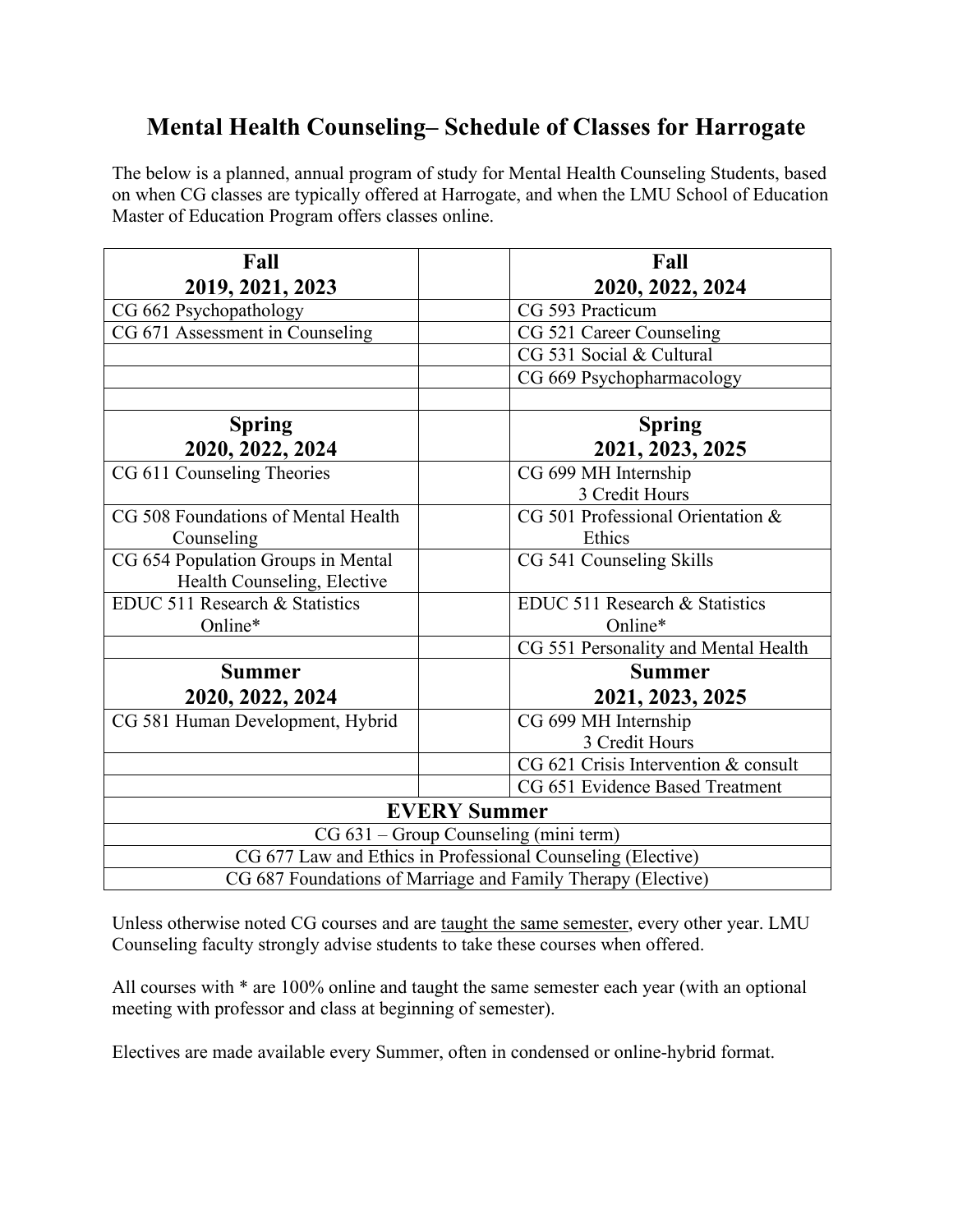## **IMPORTANT NOTES ON COURSE SCHEDULING**

<span id="page-17-0"></span>The above timelines are for planning purposes and indicate the progression students will need for scheduling of core counseling courses at respective sites. As knowledge and experiences gained in earlier courses are needed for subsequent courses, courses and content knowledge follow along a developmental sequence.

Counseling students, along with their advisors, complete a program of study form during orientation their first semester in the Program, and subsequently review their progress each summer to ensure that they are on track to develop and participate in field experiences. *It is strongly suggested that Counseling students take Mental Health and School Counseling Electives as they are offered, as elective courses are often offered once every two years at each site.* (See Appendix A)

## **Counseling Course Descriptions**

**CG 501 - Orientation and Ethics in Counseling** .............................................................3 credits An introduction and orientation to the counseling profession, including an overview of the theories, professional roles, training and credentialing standards of the profession, problems, issues, trends and ethical responsibilities in the field of counseling, and multiple approaches to service provision with diverse populations.

**CG 508 - Foundations of School Counseling**...................................................................3 credits This course studies the history and trends of the modern school guidance and counseling movement and examines the challenges and situations the school counselor faces in the school setting. Curriculum development and teaching methods utilizing best practices for the effective delivery of a comprehensive guidance program encompassing cultural diversities and special needs are emphasized. Ethical and legal standards, as well as organizations governing the profession of school counseling are addressed.

**CG 509 - Foundations of Mental Health Counseling**……..............................................3 credits This course provides an overview of the history, philosophy, and current trends in clinical mental health counseling. Attention is paid to the role and scope of practice of the mental health counselor, including prevention, intervention, consultation, education, and advocacy, as well as the operation of programs and networks that promote mental health in a multicultural society. Ethical and legal standards, as well as organizations governing the profession of clinical mental health counseling are addressed.

**CG 521 - Career Counseling**.............................................................................................3 credits This course studies the various theories, practices, methods, and processes of career development and educational planning and provides information on the interpretation and utilization of current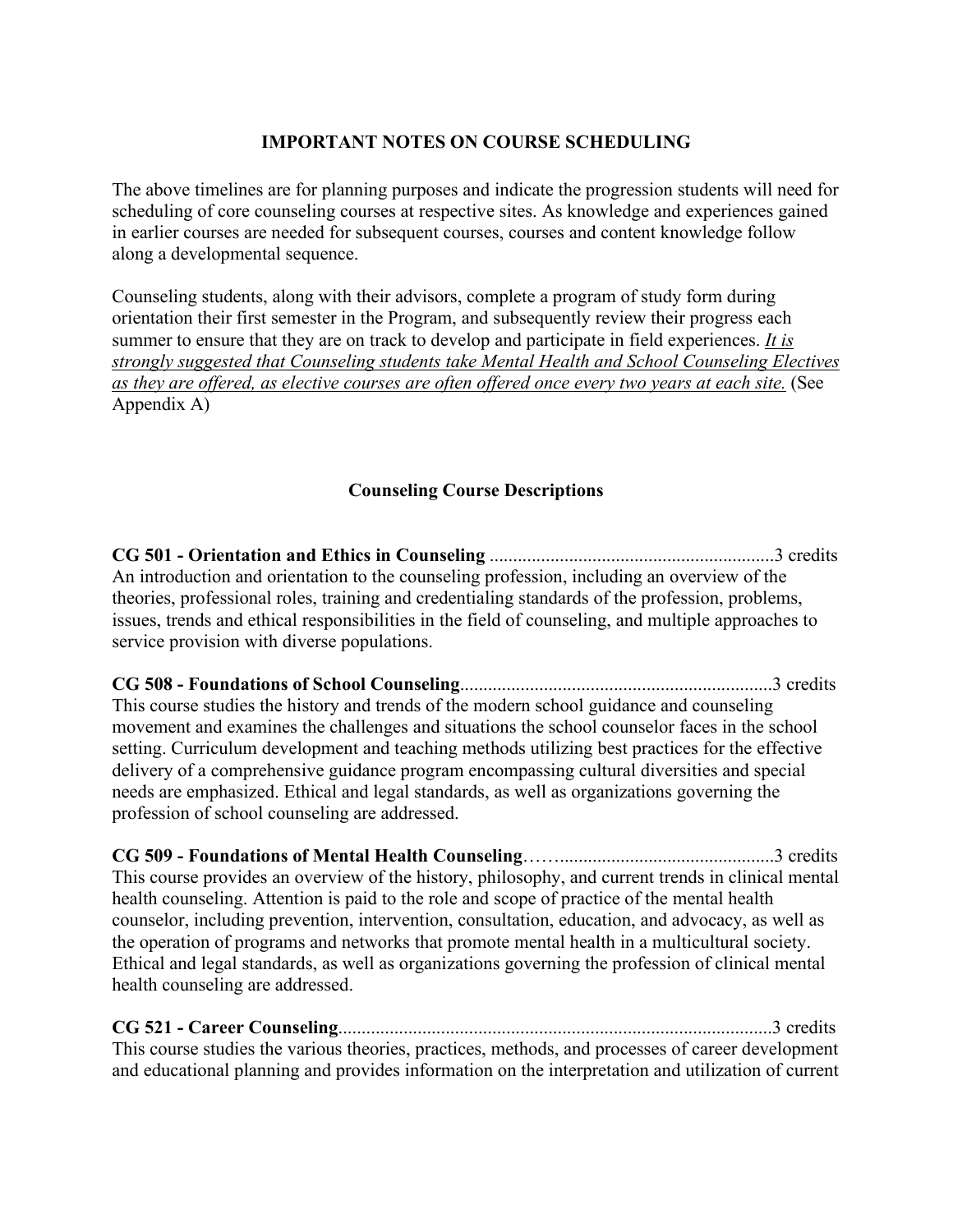data pertaining to career development and counseling.

**CG 531 - Social and Cultural Aspects of Counseling**......................................................3 credits This course will highlight the importance of diverse cultural factors on the counseling relationship. It provides a study of social changes and trends in sex roles stereotyping, societal subgroups, and diverse lifestyles. Attention is given to how stereotyping and personal world views may influence counselors' judgments and dynamics within the counseling relationship.

**CG 541 - Counseling Skills**................................................................................................3 credits This course provides an understanding of the philosophical bases of the counseling processes. It focuses on the application of counseling theories and inculcation of core counseling micro-skills, emphasizing the analysis of solution-focused brief counseling approaches to bring an integrative perspective to problems of parents and their children. Skills training for parents in handling behavior disorders is also studied.

**CG 551 - Personality and Mental Health Issues in Counseling**.....................................3 credits This course provides an overview of the personality theories with application to counseling and education and includes adjustment issues and various perspectives of mental health with application to education and counseling settings.

**CG 581 - Human Growth and Development**……...........................................................3 credits This course emphasizes the study of the psychological, intellectual, moral, social, and physical development of the individual across the life span and analysis of current research with diverse populations.

**CG 593 - Counseling Practicum and Seminar**.............................................................3-6 credits The practicum is a field-based experience consisting of 100 supervised clock hours which provide candidates with opportunities to put into practice the knowledge and skills developed in their program of counseling study. Pass/Fail grade.

**CG 595 - Topics in Counseling**………..........................................................................1-3 credits This course is a special topic developed by a member of the graduate faculty to enrich the existing course offerings and to afford expanded learning and experiences for candidates. Topics are announced in advance and the faculty member submits an outline with requirements to the Dean of the School of Education prior to offering the topic.

**CG 611 - Counseling Theories**………...............................................................................3 credits The didactic phase of the course includes study of various theoretical orientations used in counseling. The experiential part of the course gives candidates practice in using counseling and relationship skills in preparation for counseling practicum and/or field experience.

**CG 621 - Crisis Intervention and Consultation**...............................................................3 credits The purpose of this course is to highlight the importance of crisis intervention and disaster relief counseling woven into the consultation models and processes needed to provide candidates in the human services areas knowledge and skills to be successful as consultants in school and mental health settings.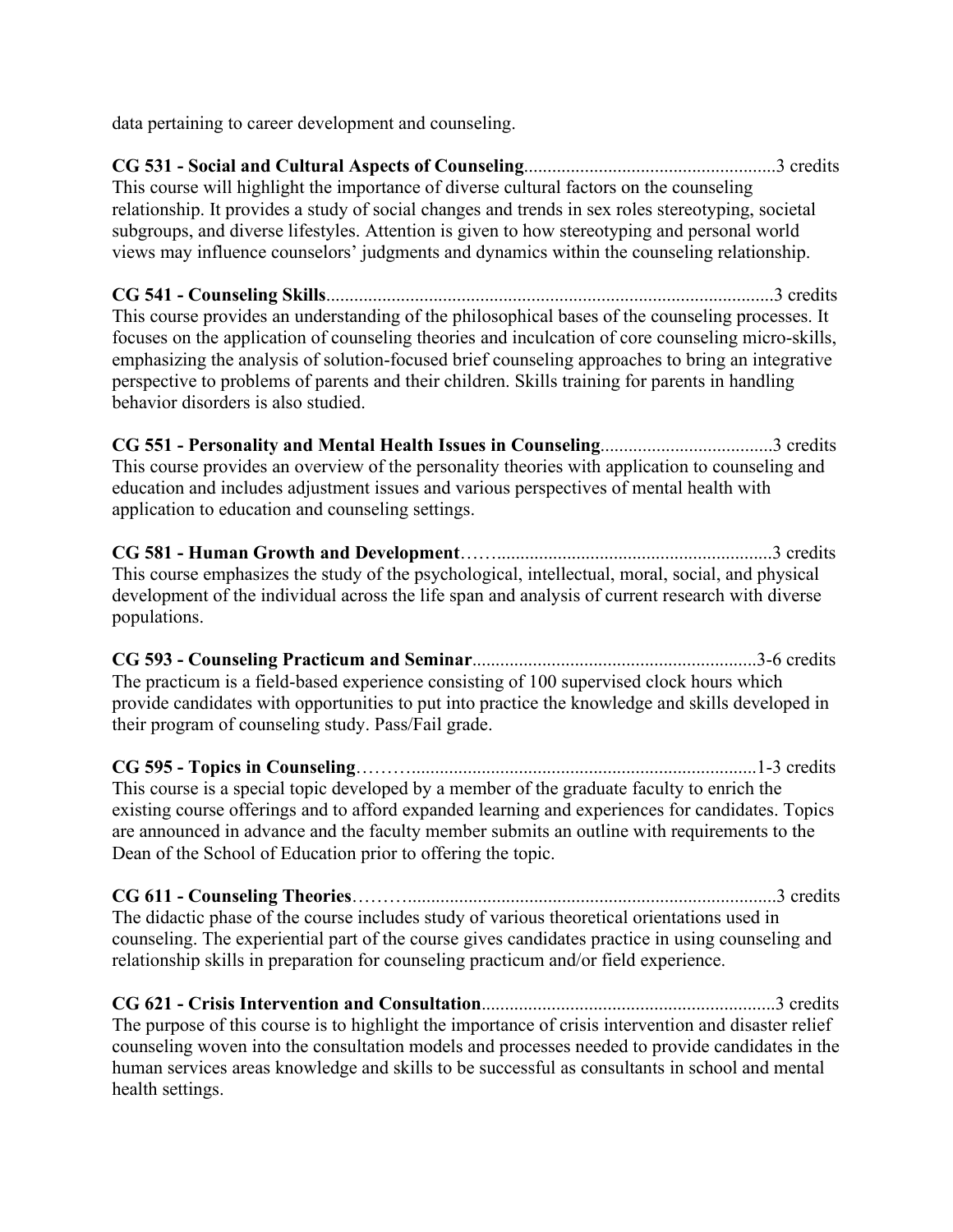**CG 631 - Group Counseling** .............................................................................................3 credits The course emphasizes didactic and experiential learning in group counseling and guidance. This course involves experience as a group leader and/or group participant.

**CG 651 – Evidence-Based Treatment and Treatment Planning**....................................3 credits This course is designed to assist clinical mental health counselors in designing client-centered, individualized and culturally sound treatment plans for a wide variety of clinical mental health disorders. Candidates completing this course with satisfactory evaluation will be able to create basic treatment plans using evidence-based interventions for depression, anxiety disorders, substance abuse, and other common presenting problems, and to construct means of evaluation for client progress.

**CG 654 - Populations in Mental Health Counseling**…………………………………3 credits The course covers the rationale, scope, and nature of providing counseling services to a range of populations in community mental health settings. Populations, groups, and their unique counseling needs will be explored, with topics such as homelessness, addiction and recovery, military veterans, and crisis stabilization explored in depth in both the classroom seminar setting, and in extensive seminars, tours and discussions with licensed mental health clinicians at remote sites. The course will explore the roles and functions of clinical mental health counselors in various practice settings and the importance of relationships between counselors and other professionals, including interdisciplinary treatment teams. A primary focus of course will be the range of mental health service delivery—such as inpatient, outpatient, partial treatment and aftercare—and the clinical mental health counseling services network.

**CG 662 - Psychopathology**.................................................................................................3 credits This course studies disorders and pathologies that affect children, adolescents, and adults. Etiologies and the current diagnostic criteria (DSM IVTR) are analyzed along with treatments and interventions appropriate for these disorders.

**CG 669 - Psychopharmacology for Counselors**...............................................................3 credits The understanding of the basic neurobiology of psychopathology and how psychotropic medications treat such conditions is the foundation of this class. An emphasis is placed on the role of the counselor as a member of a treatment team who helps facilitate client treatment compliance and monitors the efficacy and side effect manifestations of psychotropic treatment, while helping to integrate that treatment with other non-pharmacological modalities.

**CG 671 - Assessment in Counseling**.................................................................................3 credits Individual assessment of cognitive, affective, motor, and academic performance. Topics covered include review of psychometric properties of standardized assessment, clinical assessment interviewing, structured observations, rating scales and the role of assessment in the treatment planning process. Candidates will administer a standardized test, complete structured observations, clinical assessments interviews, rating scales, and an integrated assessment report.

**CG 677 - Legal & Ethical Issues in Professional Counseling**.........................................3 credits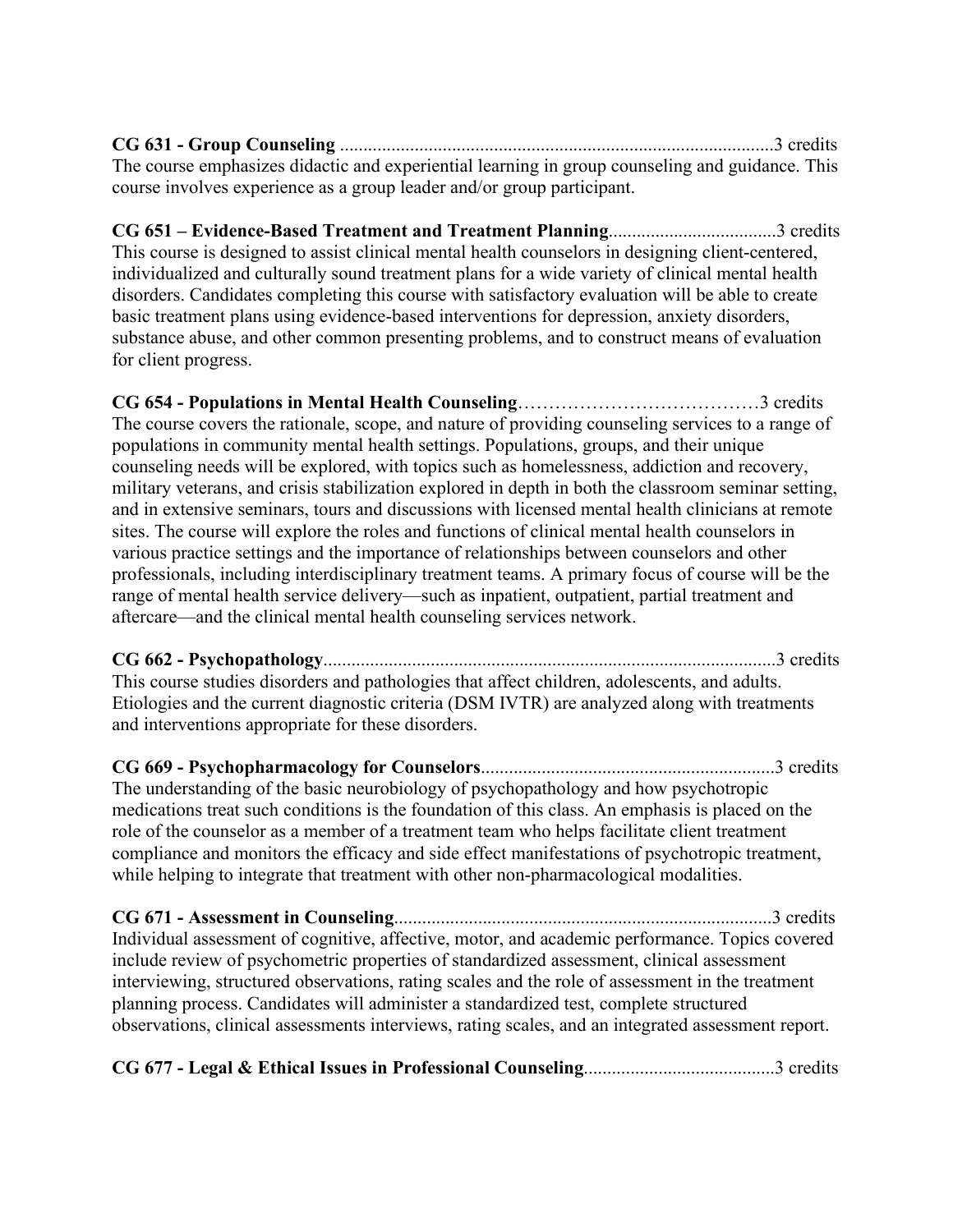The course surveys moral, ethical and legal codes that govern and influence behavior and decision making in professional counseling. The students will learn key statutes and case law that pertain to counseling practice as well as how that relates to the American Counseling Association Code of Ethics. Special focus of attention will be paid to HIPAA, Privacy and Limitations, Tennessee Licensure Statues for Professional Counseling

**CG 687 - Foundations of Marriage & Family Counseling**..........................................3-6 credits The Foundations of Marriage and Family Therapy course serves as an initial exposure of the foundations, contextual dimensions and practical applications of approaches in relationship counseling. Along with an historical review of family relationships in multiple cultures and a survey of assessments utilized in practice, the course compares current trends in therapy such as the Gottman Approach and EFT.

**CG 698 - Internship and Seminar in School Counseling**............................................3-6 credits The internship is a capstone experience designed to provide school counseling candidates opportunities to use and apply the knowledge, concepts, and skills acquired in their graduate program. Interns take on role(s) of a guidance counselor at their school site(s). They will engage in a full range of activities including student planning, implementation of a guidance curriculum, individual and group counseling, services for the disabled, and staff development. Six hundred on-site clock hours are required; and supervision is provided through scheduled professional seminars and field supervision on the school site. Pass/ Fail grade.

**CG 699 - Internship/Seminar in Mental Health Counseling**..........................................3 credits This internship is a capstone experience designed to provide clinical mental health counseling candidates opportunities to use and apply the knowledge, concepts, and skills acquired in their graduate program. Interns take on the role(s) of a counselor at their placement site(s). They will engage in a full range of activities, including intake, assessment, diagnosis, and individual and group counseling. Six hundred on-site clock hours are required, and weekly faculty supervision is provided on an individual and group basis, as well as on-site supervision by an appropriately credentialed practitioner. Pass/Fail grade.

**IL 561 School Law and Ethics**...........................................................................................3 credits This course examines the basic legal and ethical issues in education and included a survey of case law dealing with the rights, obligations, and responsibilities of teachers, administrators, and counselors.

**EDUC 501 Foundations of American Education**............................................................3 credits This course investigates the historical, philosophical, psychological, and sociological foundations influencing American education policies and practices. Controversial educational issues are explored, and personal philosophies of education are formulated. Core requirement for M.Ed. candidates.

**CI 516 Motivational Theory, Classroom Management**..................................................3 credits Student engagement is central to effective teaching and learning. This course examines the research and theory related to the role of classroom engagement and student achievement.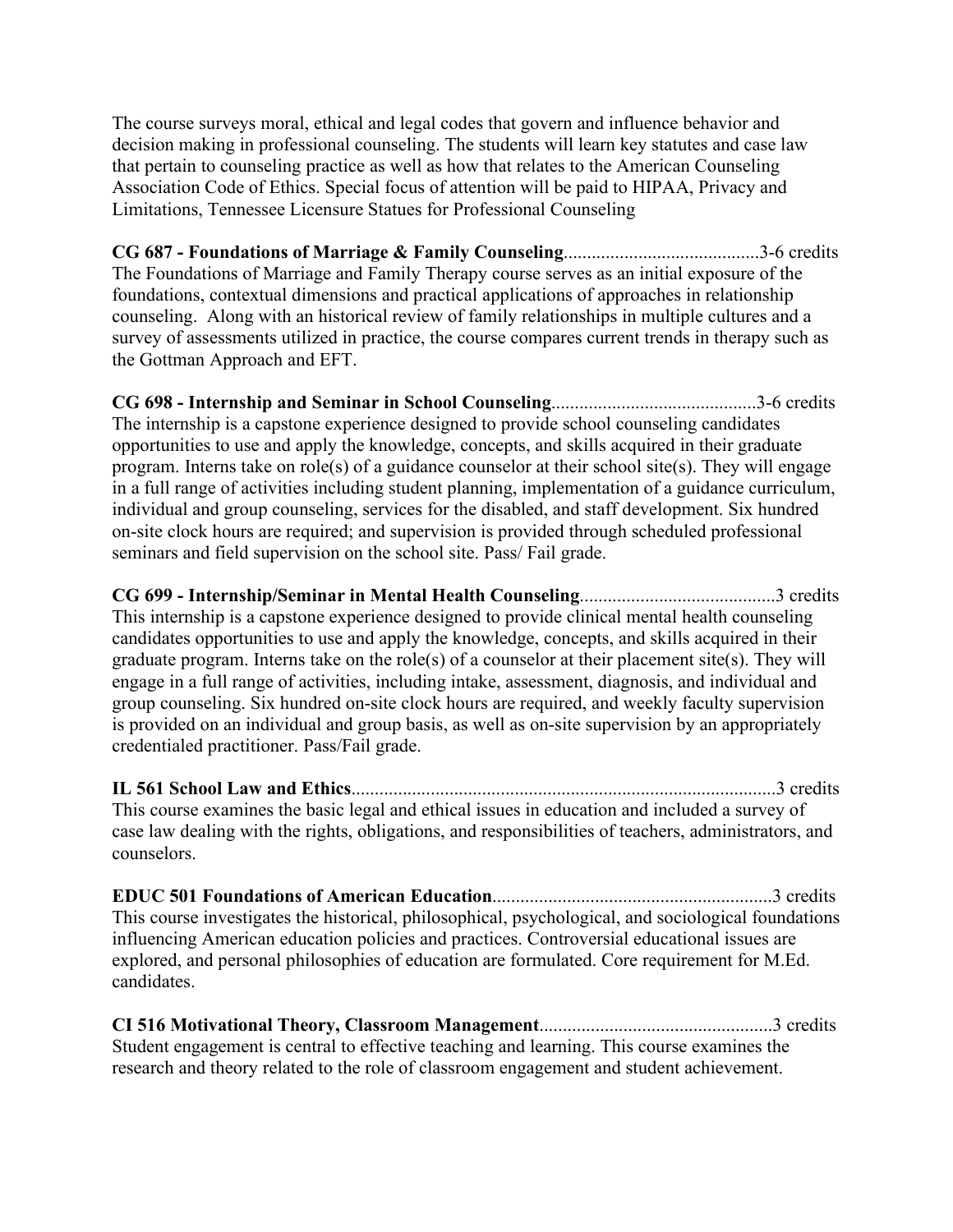Candidates will engage in reading, collaboration, examining current practice and implementation and assessment of strategies.

**CI 501 Curriculum, Instruction, & Assessment**..............................................................3 credits This course focuses on systematic processes of instruction, assessment, and evaluation. Candidates will examine research-based best practices for implementing a rigorous and relevant curriculum, to include literacy and numeracy principles.

<span id="page-21-0"></span>**SPED 530 Special Education Law, Policy & Ethics**........................................................3 credits Candidates in this course interpret and apply current special education policy and law to practice, as professional and ethical educational leaders and advocates for students with disabilities.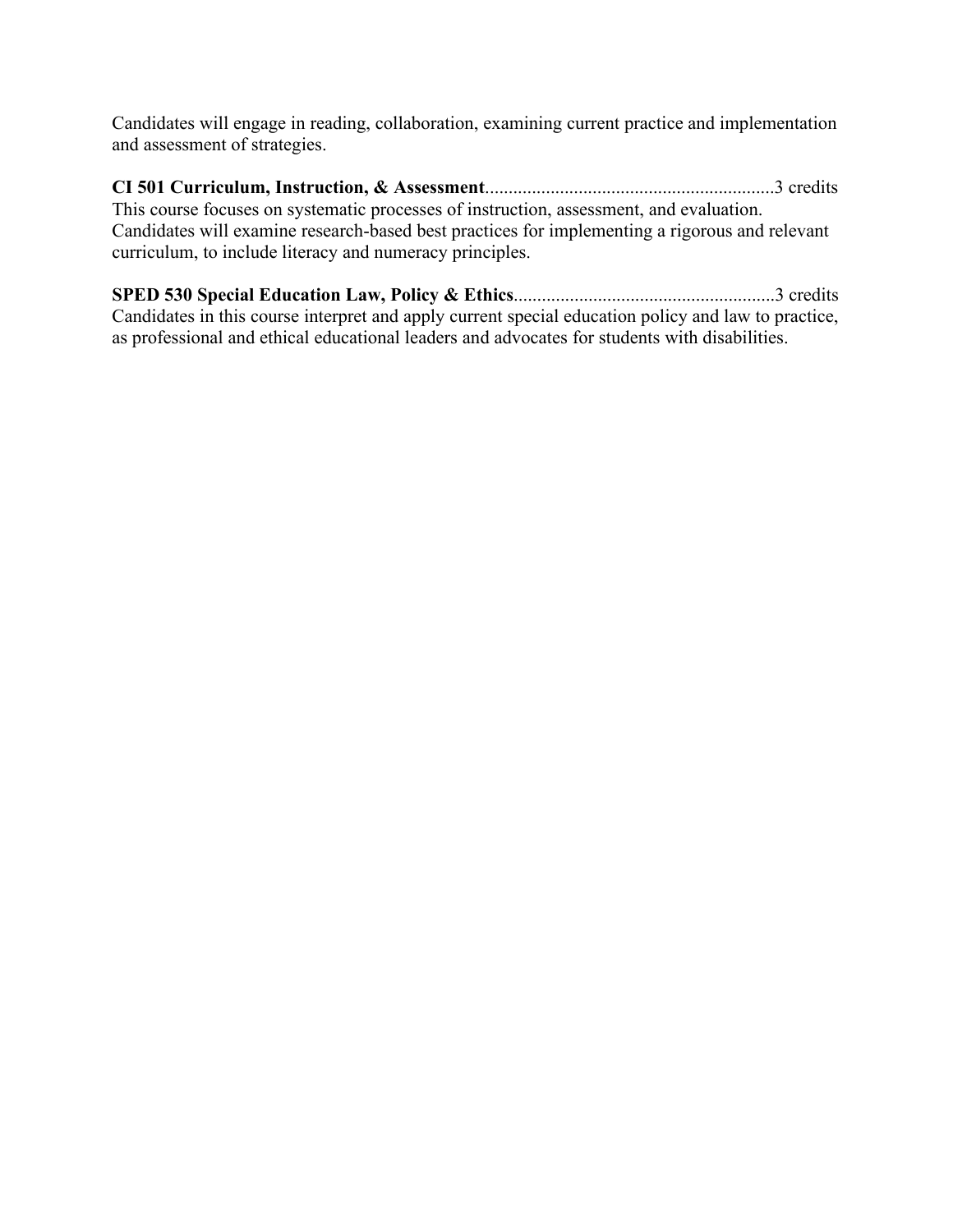#### **FIELD PLACEMENTS**

A significant portion of the training program in professional counseling is in the practicum and internship experience. A faculty member is designated as the practicum/internship coordinator. This person works with students and site supervisors in developing field experiences that are developmentally appropriate and address institutional, state, and CACREP learning outcomes. Field Experience placements are selected with intentionality and on the basis of affording the counseling degree candidate the opportunity to work with a wide range of diverse clients with respect to ethnicity, race, socioeconomic status, gender, exceptionalities, language, religion, sexual orientation and geographical area.

In order to begin a Practicum and to remain in the experience, each student must not only be successful in coursework, but also must exhibit appropriate School of Education Unit Professional Dispositions. Practicum in Counseling is taught during Fall term and is available to students who have successfully completed 18 semester hours. **For consideration of Practicum placement, counselor candidates must complete and submit an Application for Practicum to the Counseling Practicum and Internship Coordinator by February 14.** 

The practicum experience consists of a 100-clock hour placement with at least 40 hours in the provision of direct services. In addition to the weekly seminar in group supervision, each practicum student participates in individual or triadic supervision with an LMU faculty member. These mentoring relationships consist of a weekly meeting throughout the practicum experience.

Internship is a capstone experience that consists of 600 total clock hours and is designed to meet the requirements for licensure in the student's chosen area of specialty. Internship site and Site Supervisor must be approved through the Practicum and Internship Coordinator in advance. For students on the mental health track, internship spans two semesters and is to be taken in the Spring and Summer term of the Counseling student's second full academic year. For students in the school counseling track, internship is the Spring Semester of the second year. For questions regarding these field experiences, contact the Counseling Program Practicum and Internship Coordinator.

#### *[http://sharepoint.lmunet.edu/graduate\\_studies/Graduate%20Students/Forms/AllItems.htm](http://sharepoint.lmunet.edu/graduate_studies/Graduate%20Students/Forms/AllItems.htm)*

#### *THE MOST RECENT GRADUATE CATALOG SUPERCEDES ALL PREVIOUS CATALOGS, DOCUMENTS AND MEMORANDA REGARDING LMU GRADING, RETENTION AND APPEAL POLICIES. STUDENTS CAN ACCESS ADDITIONAL INFORMATION FROM THE CURRENT GRADUATE CATALOG. THE FOLLOWING LINK WILL TAKE YOU TO THE CURRENT GRADUATE EDUCATION CATALOG*

#### **ADDITIONAL PROGRAM REQUIREMENTS**

#### <span id="page-22-1"></span><span id="page-22-0"></span>**I. Background Check Policy**

**TBI-L1 Background**. In order to be considered for the Master of Education in School Counseling or Clinical Mental Health Counseling Programs, applicants must complete a fingerprint background check, prior to beginning the program. **This must be completed even if**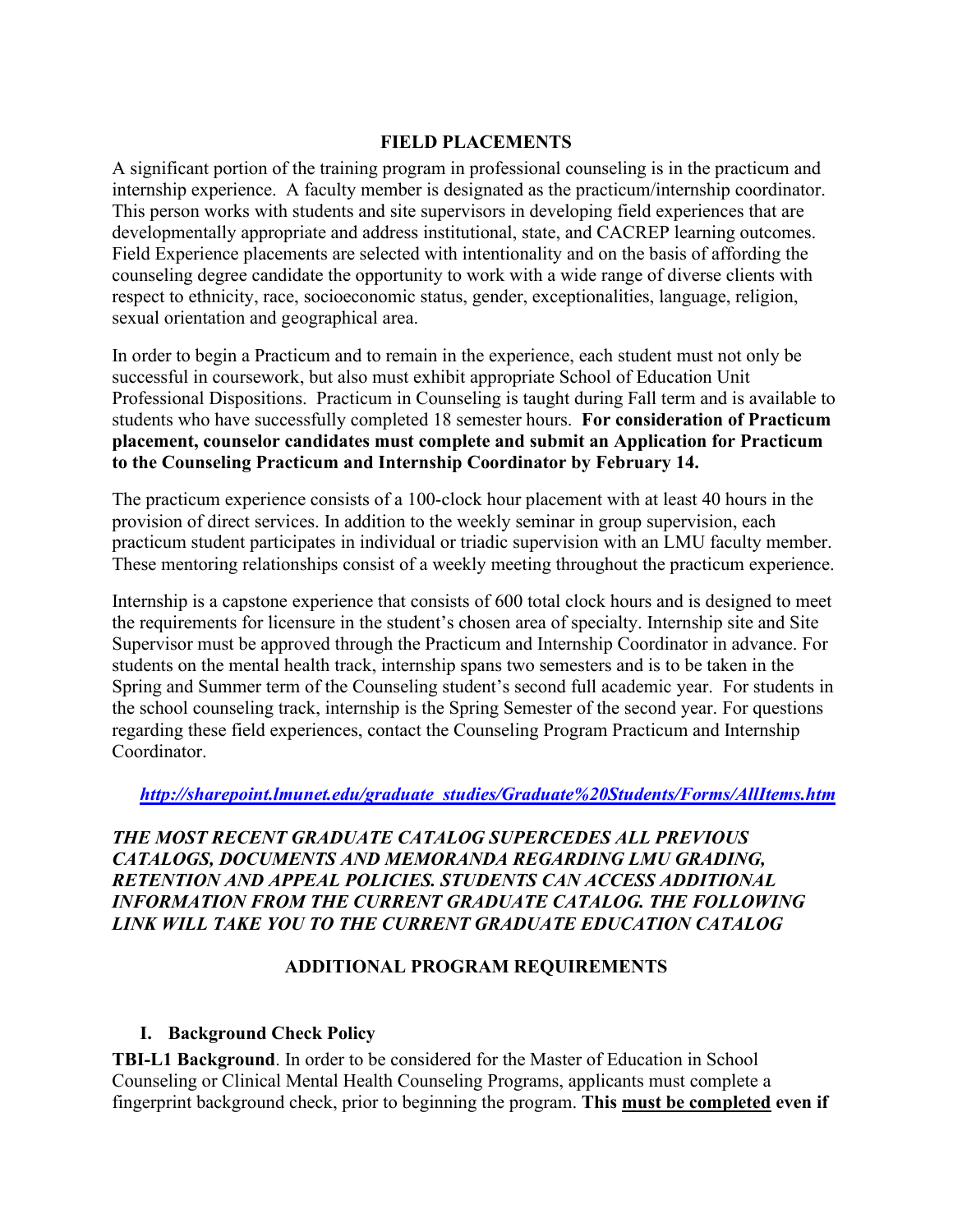**you have recently submitted a TBI background check to a different institution or organization.** It is recommended that you complete this process at least 1 week prior to submitting application materials so that background check results will not delay processing.

Go online to.<http://www.identogo.com/> Follow the online directions for registering. Once registered, you will receive a registration confirmation number and a payment confirmation number. You need to take both to the scan site. You will need to know the following information:

> Select non-DCS/childcare provider Child-related worker – private LMU ORI number TNCC13002 Enter your zip code for locations Schedule your appointment location and time Complete requested applicant information

- The total cost for the service is \$42.00
- Fingerprints will be forwarded electronically to the Tennessee Bureau of Investigation and all results of the fingerprint background check will be provided to the Agency (LMU).

**If a student has any significant interaction with criminal justice system while in the Counseling Program at LMU, they are immediately to notify the Program Director and the Practicum and Internship Coordinator. Furthermore, if the student is in Practicum or Internship, the student is not to return to the Practicum or Internship site until they have had a meeting with the Program Director and Practicum and Internship Coordinator.**

#### <span id="page-23-0"></span>**II. Drug Screening Test**

Students in the school counseling concentration who are placed with Knox County Schools or any other School District with a mandatory screening will be required to complete a drug screen every 12 months.

#### <span id="page-23-1"></span>**III. Liability Insurance**

All students are required to carry active liability insurance during their Practicum and Internship. Liability insurance is included with student membership to American Counseling Association (ACA) and the American School Counselor Association (ASCA).

#### <span id="page-23-2"></span>**IV.Technology Requirements**

Our program utilizes Via online assessment system to monitor student progress and meet CACREP requirements for student assessment and program evaluation. Students are required to purchase Via at the beginning of their program. Students are required to upload documents to Via throughout their program of study. Faculty utilize Via to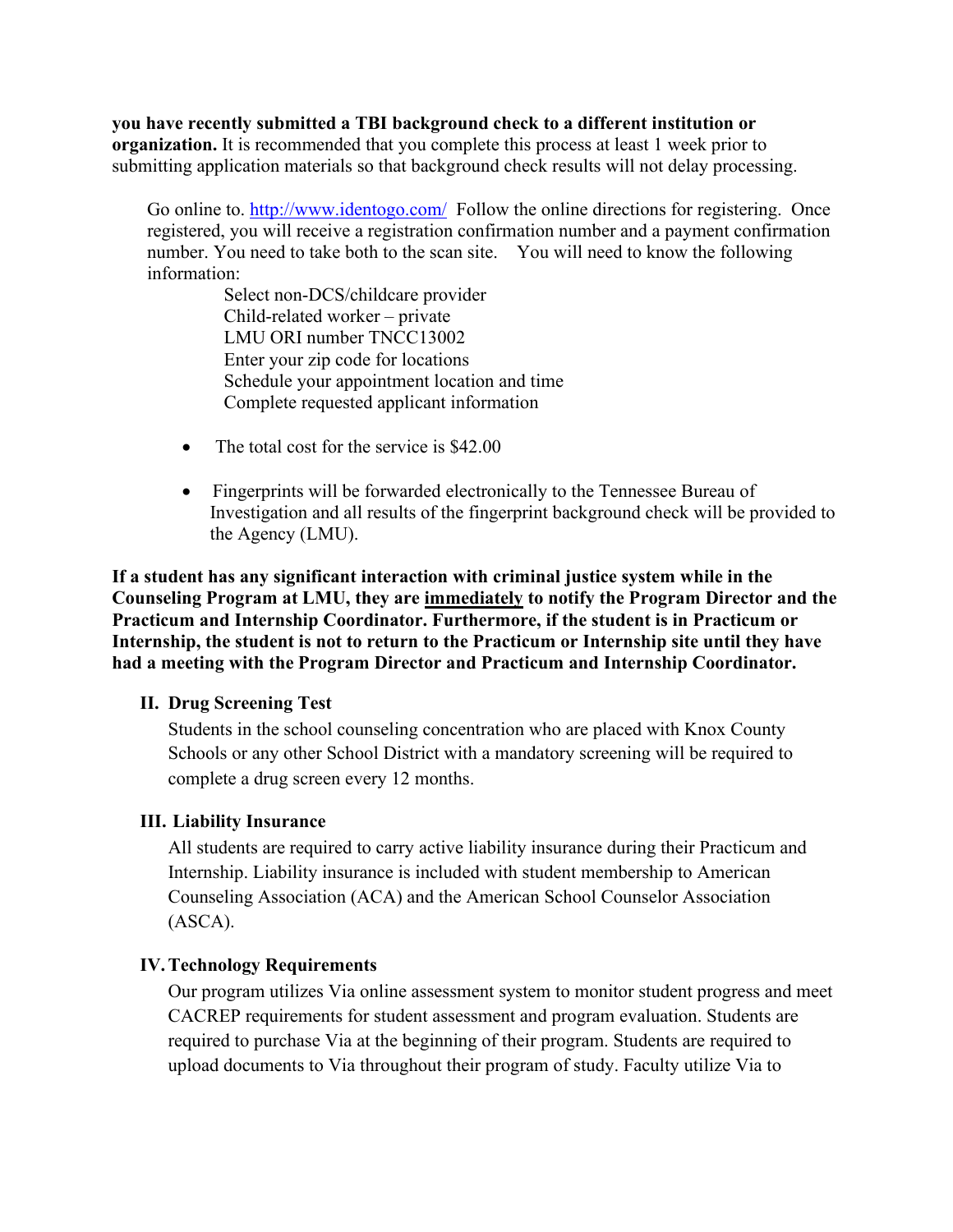provide ongoing feedback to students. Students are provided activation instructions during orientation.

## **Facilities Available at Cedar Bluff and Harrogate**

- <span id="page-24-0"></span>• At the Cedar Bluff location, there is a counseling room student may reserve by contacting the front desk. Additionally, there are several conference rooms and offices that may be reserved for supervision. You may reserve space to use for counseling, supervision, roleplay, or other activities at the front desk.
- In Harrogate, students may utilize the counseling office (number) or group room (number) in the Business and Education Building. Contact Terri Knuckles at [theresa.knuckles@lmunet.edu](mailto:theresa.knuckles@lmunet.edu) or 423-869-6223 to reserve these rooms.
- There are computer labs at Cedar Bluff, room 132, and in Harrogate at the Business and Education building, room
- In addition to the main library on campus, the library at Cedar Bluff is in room 135. You may access the library online at [http://library.lmunet.edu/library.](http://library.lmunet.edu/library)

## **Policy on Changing Concentrations**

<span id="page-24-1"></span>Students are admitted to either the School Counseling or Mental Health Counseling Concentration based on application materials, personal interview, and goodness of fit with personal objectives and career goals. During their time at LMU, students are required to complete courses from within their program of study. If a student should desire to change concentrations during her or his time in the Counseling Program, she or he must meet with an advisor, and complete a Change of Concentration form to be reviewed at the next faculty meeting.

The counseling program does not allow students to complete two concentrations in counseling simultaneously. Should a student complete a concentration, and desire additional coursework or clinical training in the other concentration at some future date, it is necessary for that student to re-apply as a non-degree seeking student. At such time, faculty will again review application materials, personal interview, and goodness of fit with personal objectives and career goals for additional coursework.

#### <span id="page-24-2"></span>**ASSESSMENT OF STUDENT PROGRESS THROUGHOUT PROGRAM**

The Counseling Program faculty conducts a systematic developmental assessment of each student's progress throughout the program including consideration of the student's academic performance, professional dispositions, and personal development. Consistent with established institutional due process policy and the American Counseling Association's (ACA's) Code of Ethics and other relevant code of ethics and standards of practice, if evaluations indicate that a student has significant areas of difficulty these concerns will be addressed and a plan of remediation may be developed. Fulfillment of requirements of developmental plan would be necessary for progression to the next stage of the program. If sufficient progress is not made and/or faculty determine that a student is not appropriate for the program at any stage of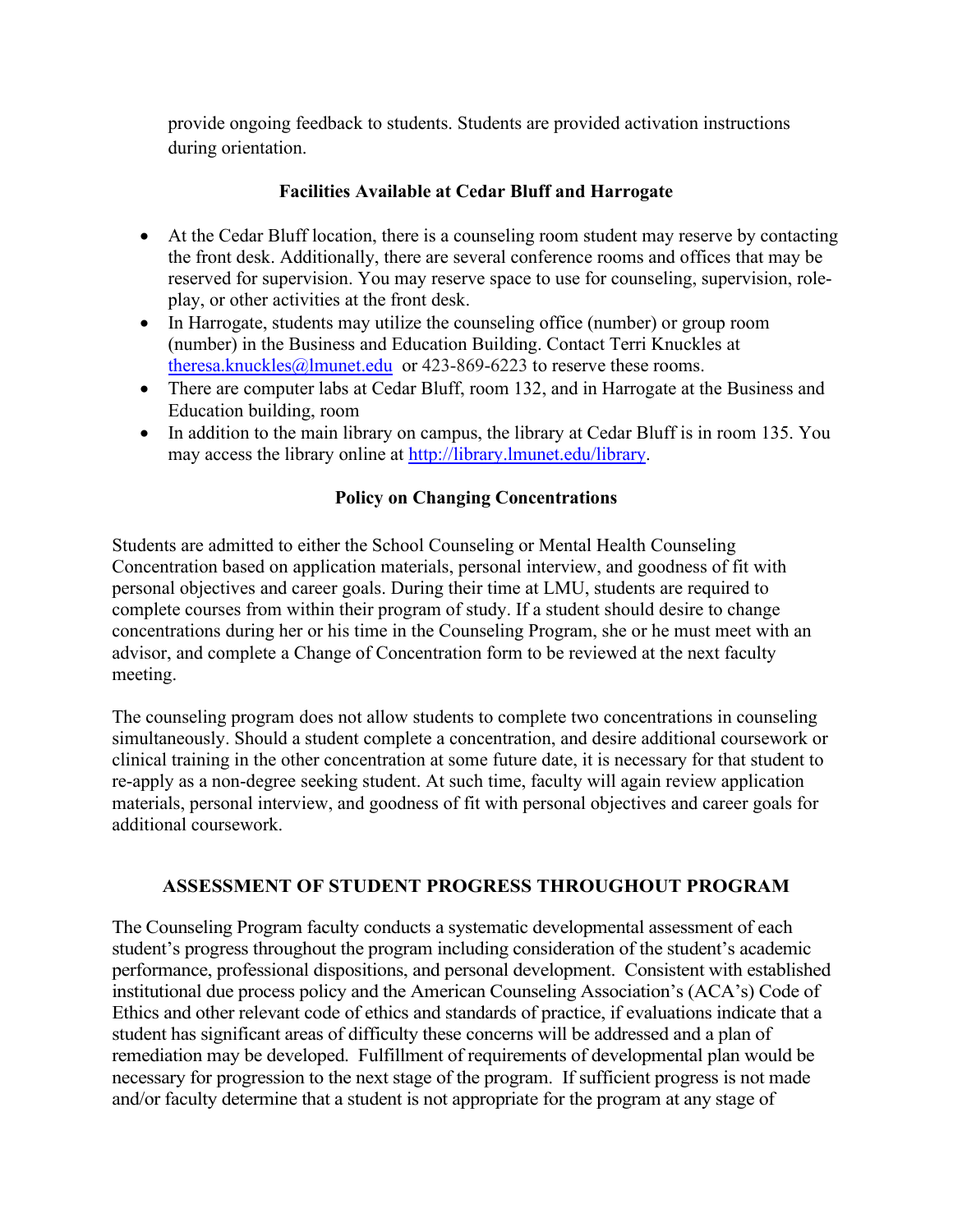training, faculty members help facilitate the student's transition out of the program, and, if possible, into a more appropriate field of study. This process of review is documented in the Student Review and Retention Policy, in this handbook.

### **PROGRAMMATIC TRANSITIONS**

<span id="page-25-0"></span>Students are expected to demonstrate proficiencies across a variety of important domains addressed in LMU's Counselor Training. A Candidate Assessment System has been developed, and students are required to participate in the Carter and Moyer's School of Education Assessment System (CMAS) through the use of the College ViaLivetext Program, to assess important factors such as counselor candidate's dispositions, research skills, and clinical skills. Throughout the Counseling Program students are provided opportunities to demonstrate their knowledge, skills and dispositions to successfully progress through four (4) transitions each leading to a deeper and more intense level of training.

## <span id="page-25-1"></span>**Program Entry**

## **Admission to Program**

- A. Application to LMU Graduate Education Masters in Counseling Program
- B. Personal Statement with focus on career goals and multicultural aspects
- C. Three Personal Reference Forms
- D. Transcript of baccalaureate degree from an accredited institution
- E. TBI Child Care Background Check
- F. DAP Group Interview Process to Assess Oral Communication, Human Interaction, Critical Thinking, and Leadership Dispositions
- G. Individual interview with counseling core faculty

## **Transition 1**

#### **Permission to begin graduate Courses and Initial Entry into the Counseling Program:**

- A. Professional Objective Statement; CG 501 Professional Orientation and Ethics in Counseling
- B. Counseling Skills Demonstration Video Analysis; CG 541 Counseling Skills
- C. Counseling Research Proposal; EDUC 511 Research and Statistics in Education
- D. Dispositions Evaluation; completed by Course Instructor of CG 541- Counseling Skills
- E. Meeting with Advisor and completion of Program of Study Form prior to First Semester

## <span id="page-25-2"></span>**Transition 2**

## **Application for Degree Candidacy requires:**

- A. Cultural Self-Assessment; CG 531 Social and Cultural Aspects of Counseling
- B. Career Development Handbook; CG 521 Career Counseling
- C. Dispositions Evaluation; completed by Course Instructor of CG 631 Group Counseling
- D. Design and Outline a Parent Education Group Session CG 631 Group Counseling
- E. Case Study on a Child or Young Person CG 581 Human Growth and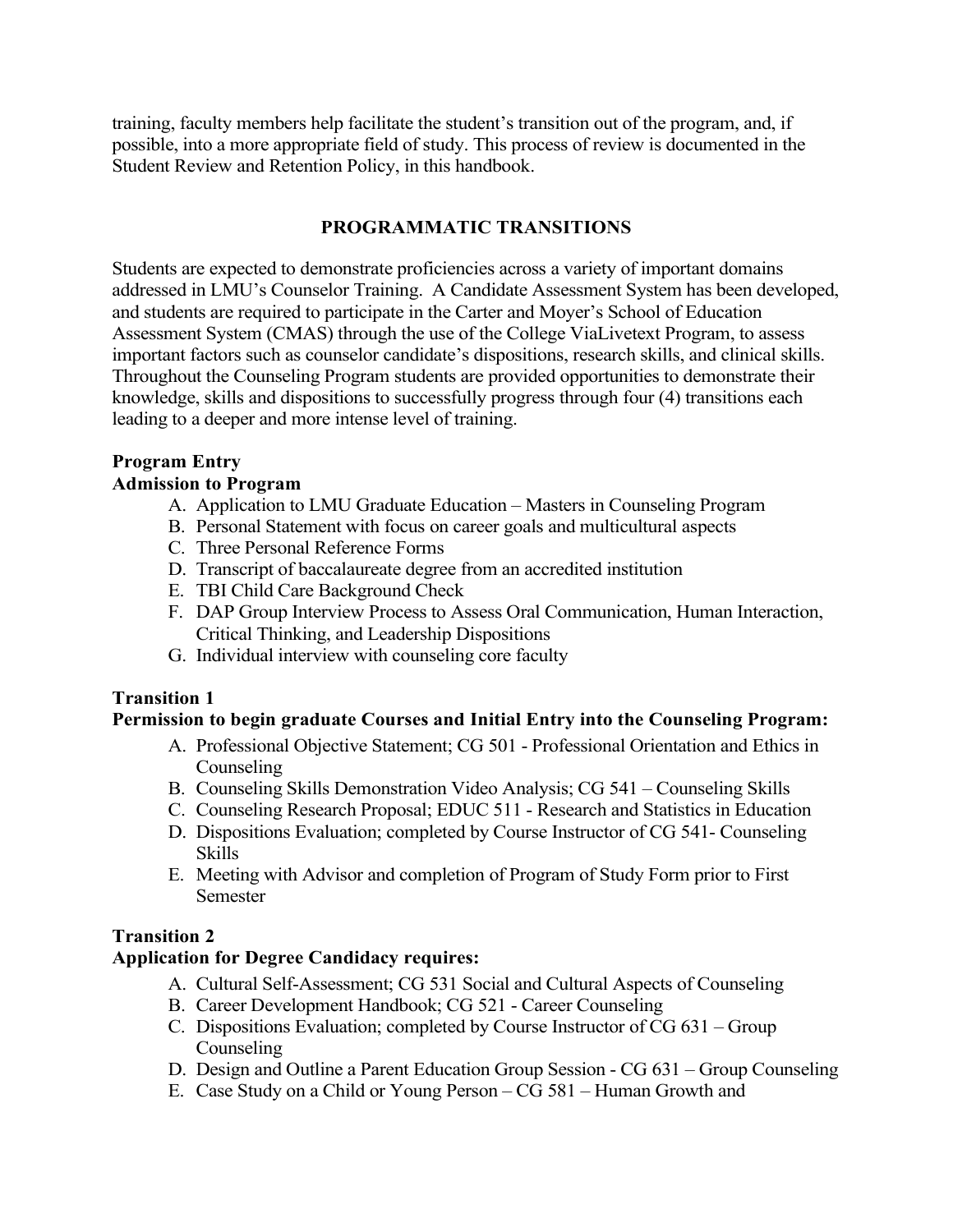Development

- F. Successful completion of 9 semester credit hours and Application for Degree Candidacy form completed and on file with LMU School of Education
- G. Completion of Application to Practicum Form

#### <span id="page-26-0"></span>**Transition 3**

#### **Admission to Clinical Practice (Practicum)**

- A. Students complete a practicum application packet prior to registration for CG 593 Practicum, which must include documentation of successful completion of 18 required graduate credit hours prior to Practicum placement
- B. Counselor-in Training Developmental Reflection Formative and Summative Assessment; CG 593 Practicum and Seminar in Counseling
- C. Dispositions Evaluation; CG 593 Counseling Practicum and Internship Coordinator
- D. Updated Program of Study Developed and Placed in Student File
- E. Philosophy of Counseling; CG 611 Counseling Theories

#### <span id="page-26-1"></span>**Transition 4**

#### **Degree Program Completion Requirements:**

- A. Assessment Case Study Analyses; CG 671 Assessment in Counseling
- B. Intent to Graduate form completed and filed with LMU School of Education
- C. Dispositions Evaluation; CG 698/699 Internship Site Supervisor
- D. Internship Manual and activity logs, documenting 600 hours of on-site experience with 240 hours of direct provision of services; CG 698/699 Internship
- E. University Transcript documenting successful completion of course and degree requirements
- F. Comprehensive Examination passed.

#### **GRADING**

<span id="page-26-2"></span>A student receives a grade for most registered course work (except "Audit"). Grades are indicated by letters and assigned quality points as shown below. Credit toward a degree program will be granted only for courses in which a grade of "C" or better is earned. Students who earn more than six (6) semester hours of "C" grades must appeal to the Dean of the School of Education to continue in the program.

#### **Quality Points**

| Grade | <b>Definition</b>             | <b>Per Semester Hour</b> |
|-------|-------------------------------|--------------------------|
|       | Superior                      | 4.00                     |
|       | (Quality of work exceptional) |                          |
| А-    | Excellent                     | 3.67                     |
|       | (Quality of work above course |                          |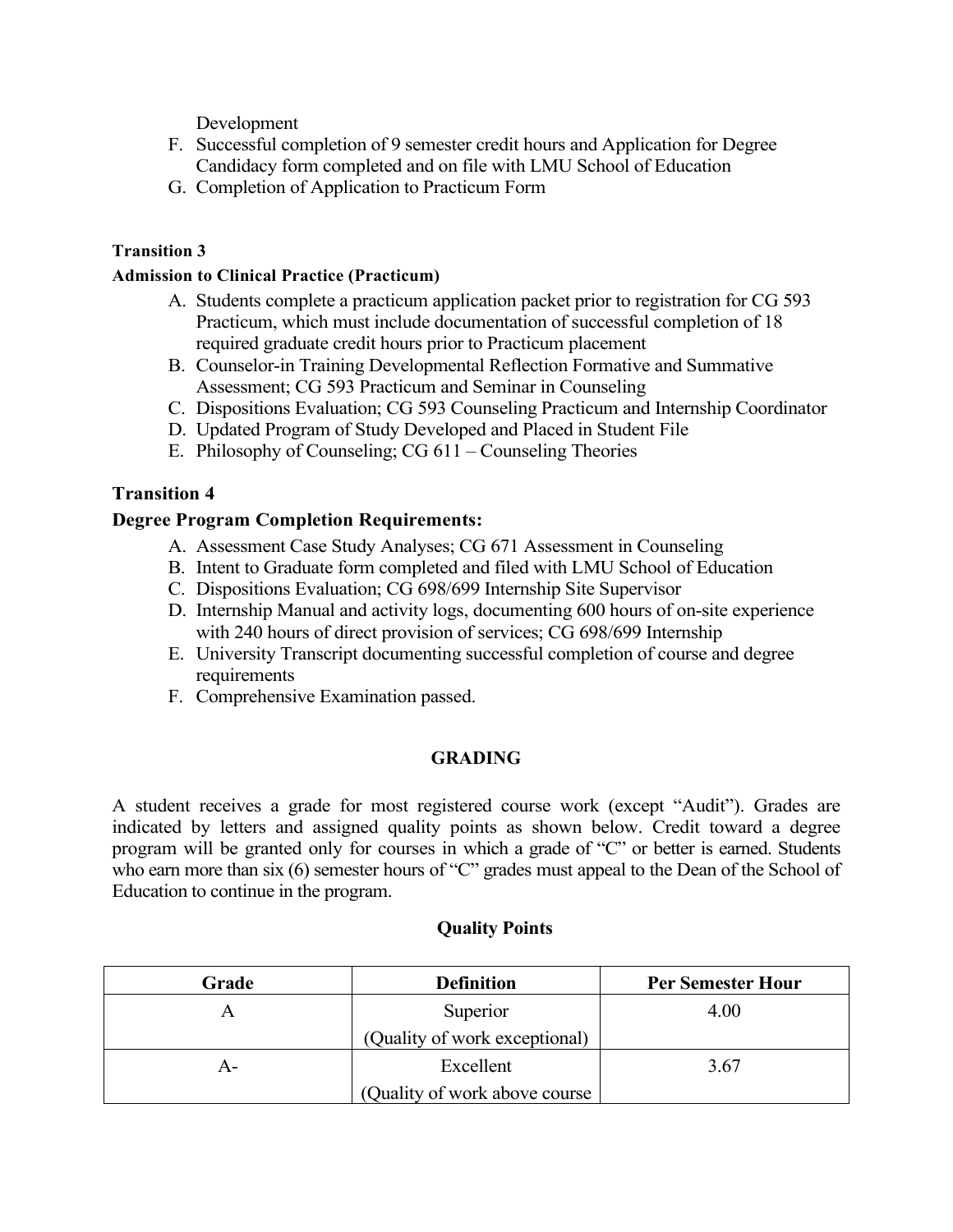|               | expectation)                                     |      |
|---------------|--------------------------------------------------|------|
| $B+$          | Very Good                                        | 3.33 |
|               | (Quality of work better than<br>satisfactory)    |      |
| B             | Good                                             | 3.00 |
|               | (Quality of work satisfactory)                   |      |
| $B-$          | Average                                          | 2.67 |
|               | (Quality of work meets)<br>minimum requirements) |      |
| $C+$          | <b>Below Average</b>                             | 2.33 |
|               | (Quality of work less than<br>satisfactory)      |      |
| $\mathcal{C}$ | Minimum passing grade                            | 2.00 |
|               | (Unsatisfactory graduate-level<br>work)          |      |
| F             | Fail                                             | 0.00 |

Incomplete (I): Work must be completed within the first six weeks of the next semester; otherwise, the grade automatically becomes an "F" unless an extension is granted by the Dean of the School of Education.

No Credit (NC): Allows for a later grade with no penalty to the student

Audit (AU) Withdrawal (WD)

Pass (P): Carries credit but no quality points

Some graduate courses are graded P-Pass/F-Fail and are identified under "Course Descriptions."

<span id="page-27-0"></span>The student's grade point average (GPA) is determined by dividing the total number of grade points earned by the total number of letter-graded (A-F) credit hours attempted (not the number of credit hours passed).

## **ACADEMIC PROBATION**

Probation constitutes a warning of insufficient progress. In order to remain in good academic standing, the graduate student must earn grades of "B-"or better for all coursework. **A grade of "C" or lower is considered unsatisfactory graduate- level work and constitutes probationary status in the Counseling Program. A second grade of "C" or lower will result in dismissal from the Counseling Program.**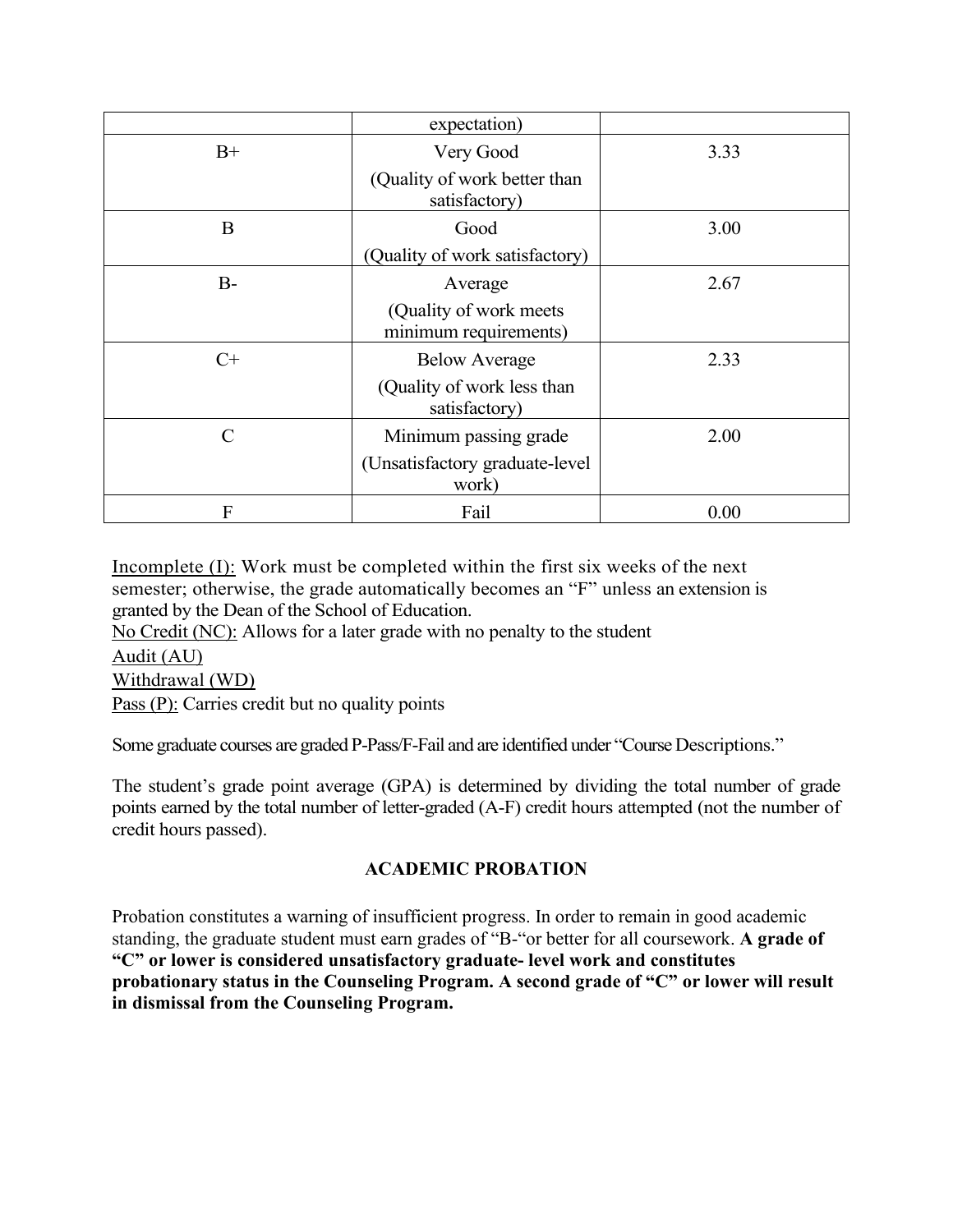#### **APPEALS PROCESS**

<span id="page-28-0"></span>The Counseling Program affirms LMU's Graduate Education Appeals Procedure as stated in the Graduate Handbook

A student who is placed on probation, suspended, or dismissed from the program and feels that the probation, suspension, or dismissal is unfair, has a right to appeal. The student who wishes to appeal a probation, suspension, or dismissal has 30 days from the postmark on the letter of notice to present the appeal in writing to the Dean of the School of Education. The Dean will forward this letter of appeal to the Chair of the Appeals and Grievance Committee for the School of Education, who will set up an appeal hearing within two weeks of the receipt of the student's letter of appeal. The Chair of the Appeals and Grievance Committee and the student must inform each other of all attendees who will be at the appeal hearing. Should the decision of the Appeals and Grievance Committee be unsatisfactory to the student, a meeting with the Dean may be requested. The Dean and the student must inform each other of any additional attendees to the meeting. The student may continue this appeal to the Vice President for Academic Affairs. The decision of the Vice President for Academic Affairs is final.

#### **STUDENT REVIEW AND RETENTION POLICY**

<span id="page-28-1"></span>The LMU Counseling Program prepares graduates for licensure in the State of Tennessee as LPCs or School Counselors. These licenses require clinical experience as a part of graduate training. Additionally, these licenses require graduates to perform their duties in an ethical and professional manner. The program, in compliance with the respective Ethical Standards, Standards of Preparation, and Professional Conduct Codes of organizations and associations such as the American Counseling Association (ACA), American School Counseling Association (ASCA), and American Mental Health Counselors Association (AMHCA), as well as the Council for the Accreditation of Counseling and Related Educational Programs (CACREP) and the Commission on Accreditation, abides by the following ethical standards and holds students to these same standards as well. Inability to complete academic and clinical components of the curriculum due to emotional or behavioral issues, or inability to demonstrate professional and ethical behavior as defined by these organizations, may result in dismissal from the program.

The following review and retention policy is intended to ensure that students successfully complete the academic and clinical components of the program and demonstrate appropriate ethical and professional behavior. This policy applies to all students in the program.

The review and retention policy enable the faculty to share information about student progress. Student review is an item on the agenda on all regular Counseling Program faculty meetings. At that time, any questions about students may be raised for faculty consideration. Once a year, in May, a faculty meeting is set aside for student review. At this meeting, the progress of all students in the counseling program is assessed. Students who are not making satisfactory progress are asked to make an appointment with a faculty advisor in order to facilitate appropriate program adjustment.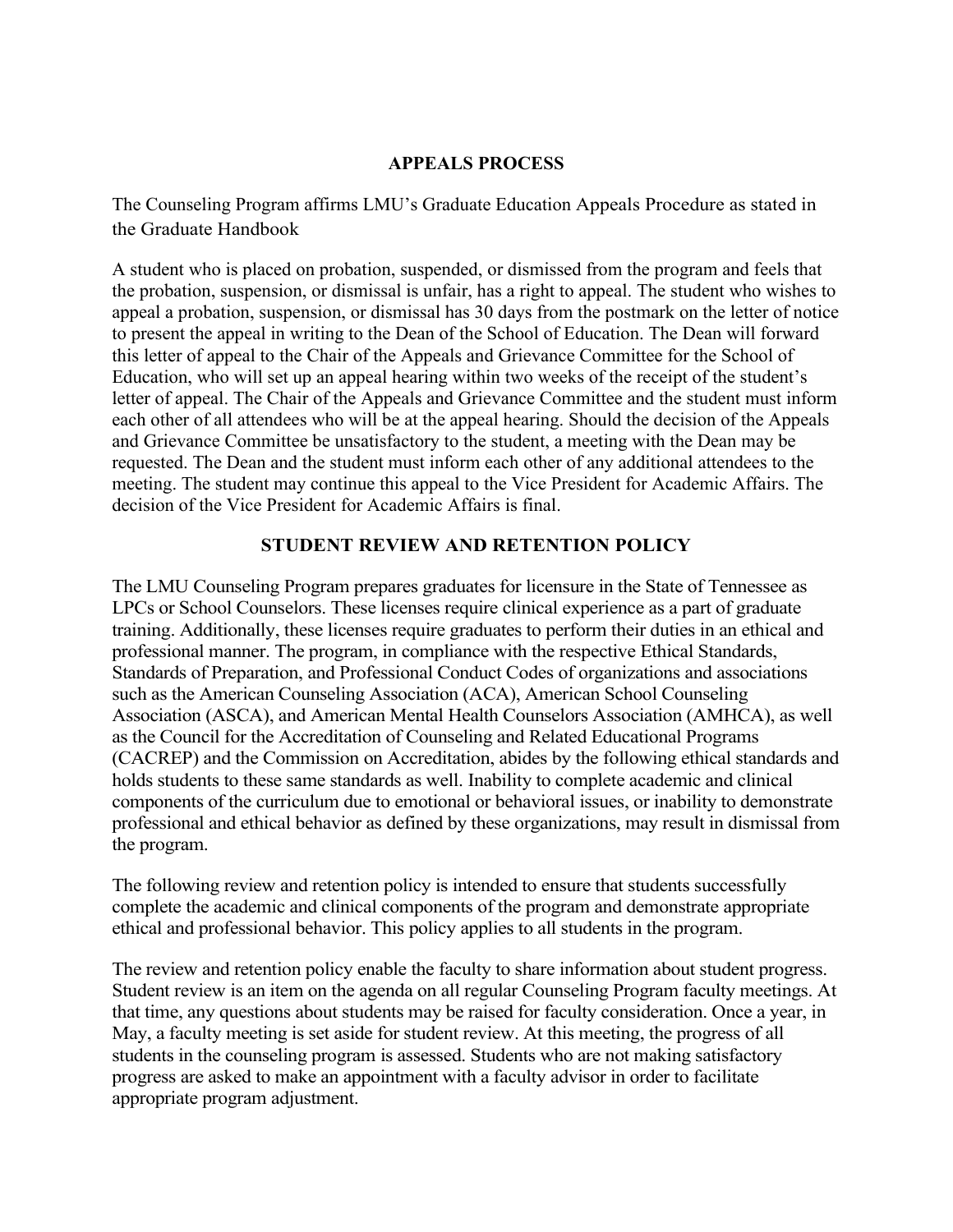If, in the professional judgment of a Counseling Program faculty member, a student's behavior is deemed professionally inappropriate, inadequate, and/or unethical, the following steps are taken (according to the student's right to due process):

- 1. The faculty member(s) who has become aware of a problem will meet with the student (in the presence of an additional faculty member). The student will at this time be made aware of the concerns and be allowed to respond. The faculty member(s) will outline recommendations for changes in the student's behavior to ensure that the appropriate changes are made. This meeting will be documented in writing by the faculty member(s). Examples of problems which may be addressed include, but are not limited to:
	- Affect, emotions or behaviors that negatively impact academic or clinical performance;
	- Ineffective interpersonal skills;
	- Lack of respect for the feelings, opinions, knowledge, and abilities of others;
	- Lack of awareness of social and professional behaviors and expectations;
	- Inability to reflect upon and take responsibility for own behavior;
	- Unwillingness/inability to accept suggestions positively and modify behavior appropriately.

The faculty's report, including recommendation and/or requirements, will be placed in the student's file and a copy will be provided to the student. Included in this report will be an appropriate timeline for the necessary modifications of behavior.

If deemed necessary, the recommendations made by the faculty may include immediate suspension of clinical privileges in practicum or internship until the necessary behavioral modifications have been made.

- 2. Following the meeting between the faculty members and the student, if the student wishes to appeal the results of the meeting including any recommendations or requirements that were put in place, the student may appeal to the Appeals and Grievance Committee of the School of Education.
- 3. The Counseling Program Director will monitor and document the student's progress or lack of progress in carrying out the written plan and recommendations. The student's failure to comply with the recommendations in the specified timeline may lead to a recommendation to the Dean of the School of Education that the student be dismissed from the program.
- <span id="page-29-0"></span>4. If the student is not satisfied with the decision of the Dean of the School of Education, he or she can subsequently follow the Appeals procedure of the Carter and Moyers School of Education.

## **PROCEDURES FOR LICENSURE**

School counselors are licensed by the Tennessee Department of Education and mental health counselors are licensed by the Tennessee Health Related Boards. The curriculum in mental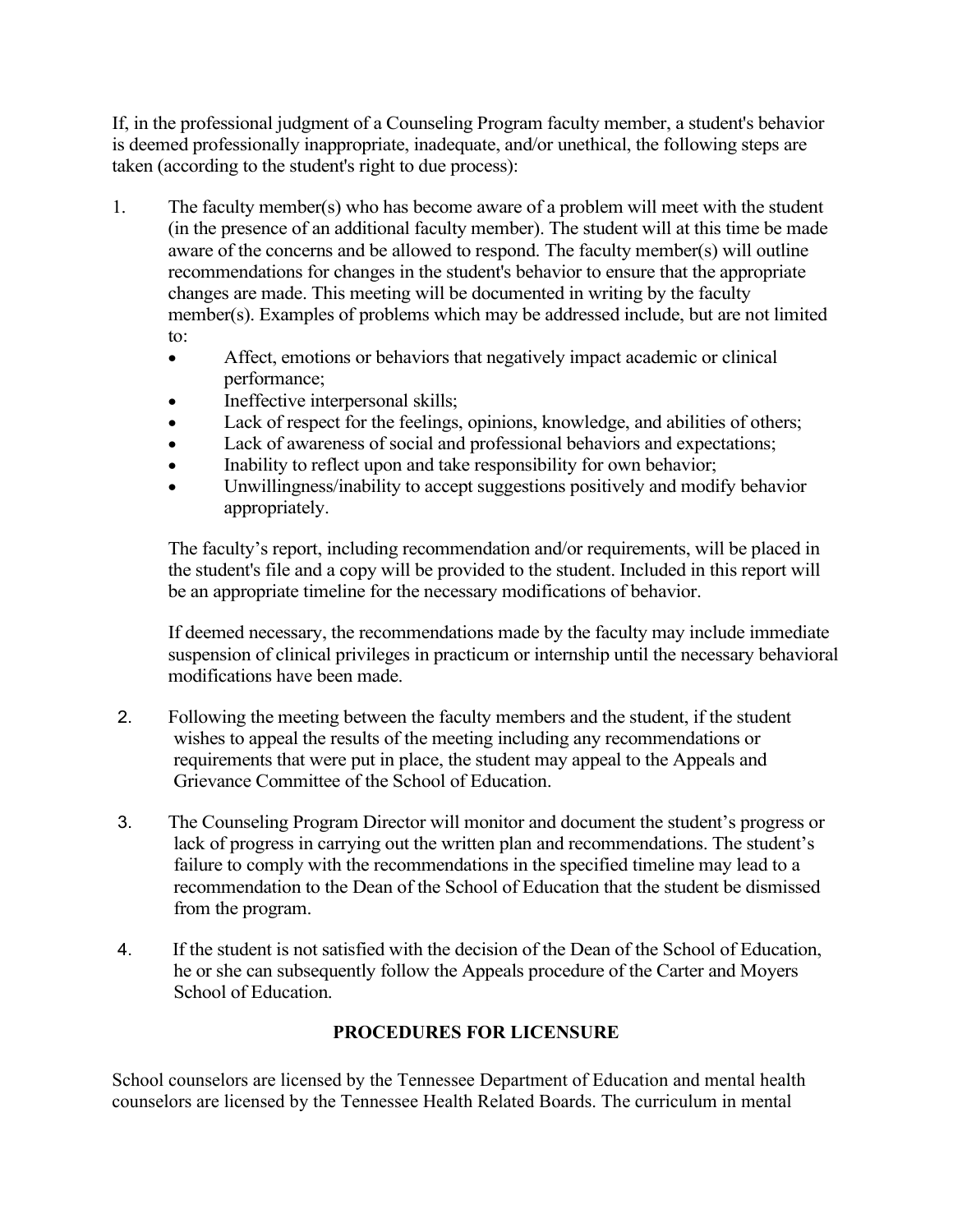health counseling will satisfy the academic requirements necessary for licensure as a Licensed Professional Counselor/Mental Health Service Provider (LPC/MHSP) by the Health-Related Boards in Tennessee. Students should understand that the academic requirements for mental health licensure must be followed by the successful completion of the post graduate supervision requirement as well as passage of the National Counselor Exam (NCE), The Jurisprudence Exam and the National Clinical Mental Health Counselor Exam (NCMHCE) in order to be license eligible in Tennessee. As licensure requirements vary by state, the student is responsible for becoming familiar with licensure requirements of other states in which they may wish to practice and become license eligible. Similarly, school counselor licensure requirements are determined by the individual states and students selecting this path should become familiar with the Department of Education requirements for licensure in any other state in which they may seek licensure.

Links to the State of Tennessee Department of Education and the Health-Related Boards are linked below:

#### **Teacher/Counselor Licensure:** [www.tn.gov/education/lic/index.shtml](http://www.tn.gov/education/lic/index.shtml)

## **Health Related Boards for LPC:** [health.state.tn.us/Boards/PC\\_MFT&CPT/index.htm](http://health.state.tn.us/Boards/PC_MFT&CPT/index.htm)

## **RECOMMENDATION AND LICENSURE ENDORESEMENT POLICY**

The counseling faculty believes that it is their professional duty to only endorse or recommend a student or graduate for employment opportunities, licenses, certifications and/or other credentials to which the individual is adequately prepared through knowledge, training and experience. In other words, an individual should not expect any counseling faculty to recommend or verify training, experience or expertise that the individual does not possess or to which the faculty do not have personal knowledge. However, counseling faculty will advise, teach and supervise and make every appropriate effort to help the student obtain the knowledge, skills and experience that would be most beneficial to the student professionally. Faculty is also required to follow the procedures and agreements of the various licensing and certifying bodies (e.g. DESE, NBCC, Licensing boards). It is also expected that students and graduates become familiar with these procedures before requesting endorsement.

Students should plan their program carefully with their advisor and keep in contact with the licensure granting agencies and the Department of Counseling and Guidance regarding any changes that may evolve with regard to licensure.

#### **Professional Certification and Licensure Disclaimer**

<span id="page-30-0"></span>Authorization for the University to provide a program for the preparation of teachers, counselors, or administrators, does not guarantee eligibility for certification, licensure, or benefits. It is the sole responsibility of the candidate to be knowledgeable about specific state certification/licensure/benefits requirements, qualify for certification, licensure, or benefits and apply for the same.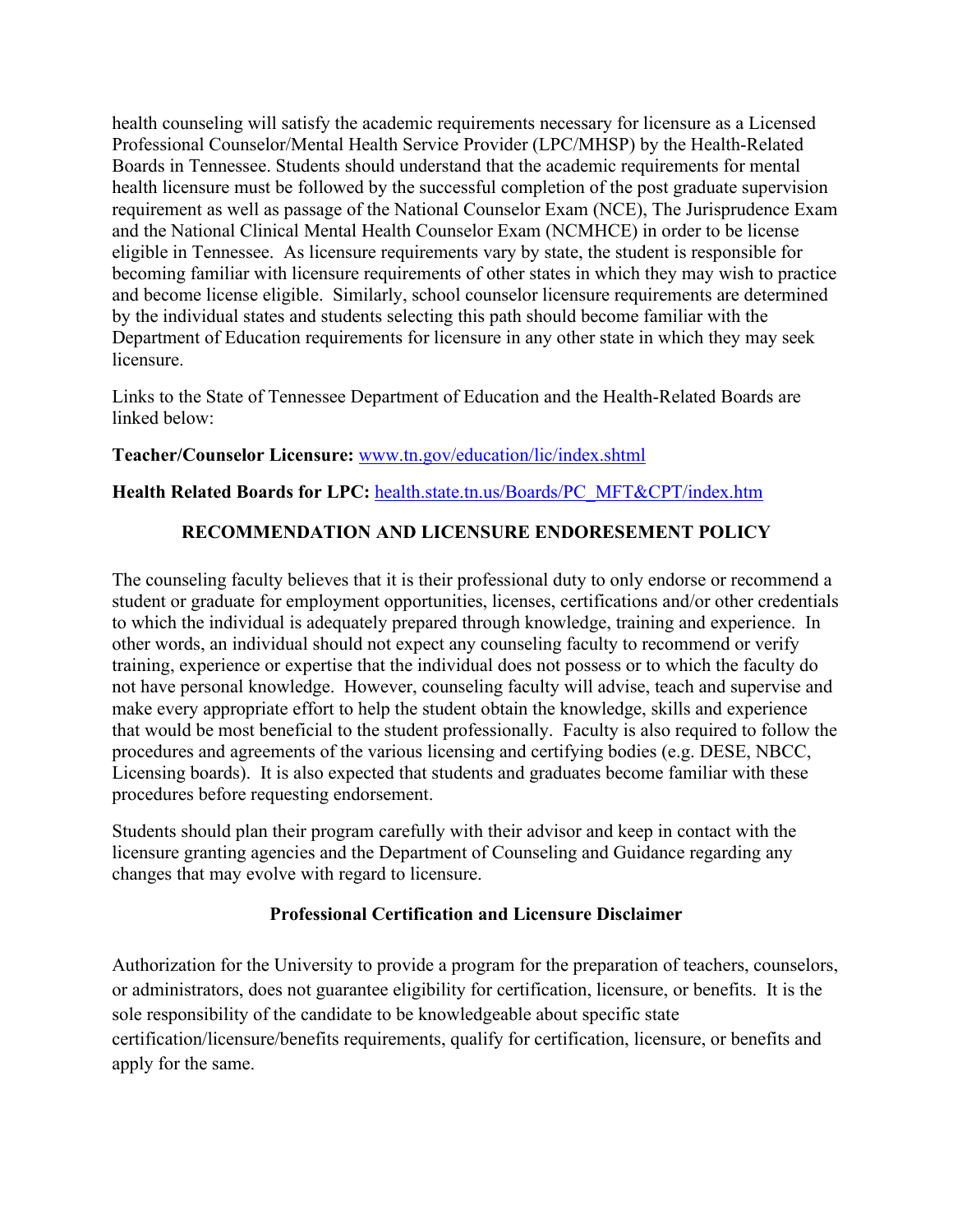## **FOR ALABAMA STUDENTS: ALABAMA COMMISSION ON HIGHER EDUCATION DISCLAIMER STATEMENT**

State authorization to provide a program related to the preparation of teachers or other P-12/school/system personnel does not indicate eligibility for an Alabama certificate. Applicants for an Alabama certificate based on reciprocity must meet Alabama's test requirements and submit a valid, renewable professional educator certificate/license issued by another state at the degree level, grade level and in the teaching field or area of instructional support for which an Alabama certificate is sought and for which Alabama issues a certificate. Applicants for Alabama certification in an area of administration must also document at least three years of fulltime employment as an administrator in a P-12 school system(s). **www.alsde.edu**.

#### **PERSONAL GROWTH EXPECTATIONS**

<span id="page-31-0"></span>The growth that counselors expect to see clients commit to and engage in for their own benefit can be seen as parallel to counselors' own personal and professional growth. In helping others, the counselor's self and worldview influences the counseling process: each counselor brings his or her personal characteristics and life experiences to the counseling session when working with clients. It is the expectation of counselor education faculty that students will commit to their own personal growth work, with the understanding that some clients or experiences in the program may be personally challenging, and that the counselor-in-training is willing to seek appropriate counseling or supervision to grow through challenges. Students in the LMU counseling program are expected to engage in personal work and self-awareness efforts in order to become more effective counselors.

#### **PROFESSIONAL IDENTITY DEVELOPMENT**

The Counseling and Guidance Program is committed to the affiliation of counselors to appropriate professional organizations and the pursuit of the lifelong development of counselors as individuals and professionals. The highest level of ethical standards is obtainable only with the endorsement and guidance in a code of ethics. The Department includes the Code of Ethics from the American Counseling Association in this handbook as the Code most often cited in the counseling profession. Students are expected to learn the code and incorporate the ethical principles in all dimensions of their professional practice.

Students are encouraged to pursue membership in professional organizations at the local, state, regional, national and international levels. A wide variety of membership opportunities exist that reflect the diverse practice of professional counseling, and most organizations offer a reduced rate for student memberships. Many organizations have opportunities for graduate student involvement as representatives and volunteers. LMU Counseling students are strongly encouraged to pursue opportunities for conference presentations and graduate student poster competitions at the local, state, and national level. Some suggested options for students are listed below:

**American Counseling Association<http://www.counseling.org/>**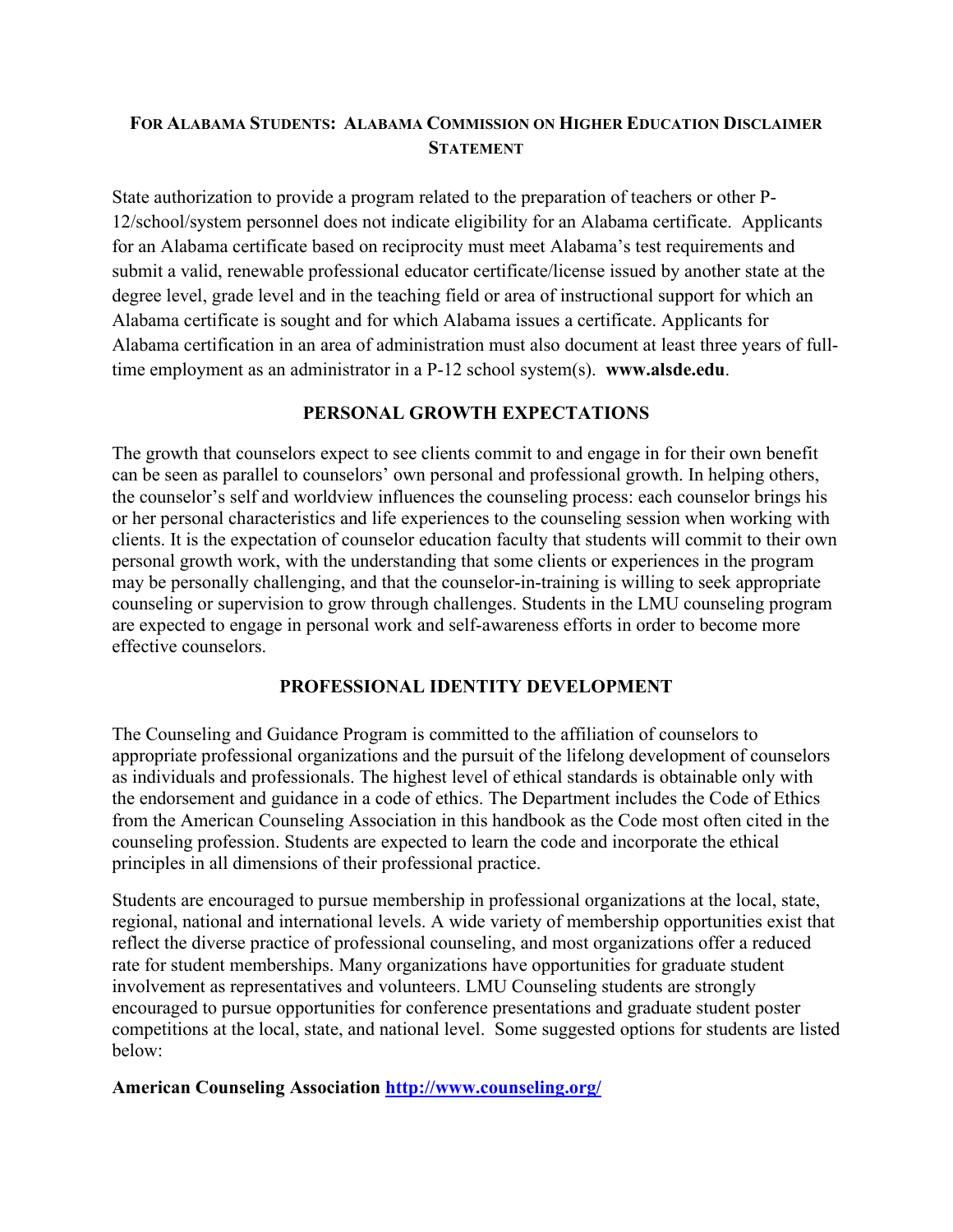**American School Counselor Association<http://www.schoolcounselor.org/>**

**American Mental Health Counselor Association<http://www.amhca.org/>**

**Tennessee Counseling Association [http://www.tcacounselors.org](http://www.tcacounselors.org/)**

**Smoky Mountain Counseling Association<http://www.tcacounselors.org/>smca**

**The Council for the Accreditation of Counseling and Related Educational Programs (CACAREP) [http://www.cacrep.org](http://www.cacrep.org/)**

**Additionally, students taking practicum and internship in professional counseling are required to have liability insurance coverage throughout their field experience, and are responsible for obtaining and providing documentation of this coverage prior to clinical placements. Student memberships in professional associations provide the student with the most cost effective form of coverage, and faculty encourage all students to procure this coverage through an ACA student membership.** 

Graduates of LMU's Mental Health Counseling program will satisfy the State of Tennessee's academic course work requirements for professional counseling. After graduation, students must complete additional national counselor certification exam and post-masters supervision hours prior to application for LPC licensure. Mental health students must also take the NCE, Ethics & Jurisprudence Exam and the National Clinical Mental Health Counseling Examination for licensure as an LPC/MHSP.

Graduates of LMU's School Counseling program will satisfy the State of Tennessee's academic course work requirements for licensure as a school counselor. In addition, school counselors must take the Praxis Exam in school counseling for licensure.

Questions regarding admission and licensure counseling programs should be directed as follows: Program Questions: Kristen Smith (423) 800-325-0900 ext. 4110 [Kristen.Smith862@lmunet.edu](mailto:Kristen.Smith862@lmunet.edu)

#### **COMPREHENSIVE EXAMS**

<span id="page-32-0"></span>Students take a comprehensive examination at the conclusion of their graduate program. Comprehensive exams are offered each semester. Students must pass all four sections of the exam. Students will also be asked to provide graduate level analysis of three case studies.

#### **STATEMENT OF NON-DISCRIMINATION**

<span id="page-32-2"></span><span id="page-32-1"></span>**DISCRIMINATION, SCHOLASTIC DISHONESTY, CHEATING, AND PLAGIARISM POLICIES** can be found in the student handbook:<http://www.lmunet.edu/campuslife/sthandbook/handbook.pdf>

#### **STUDENTS WITH DISABILITIES**

**STUDENTS WITH DISABILITIES POLICY**: LMU is committed to providing reasonable accommodations to assist students with disabilities in reaching their academic potential. If you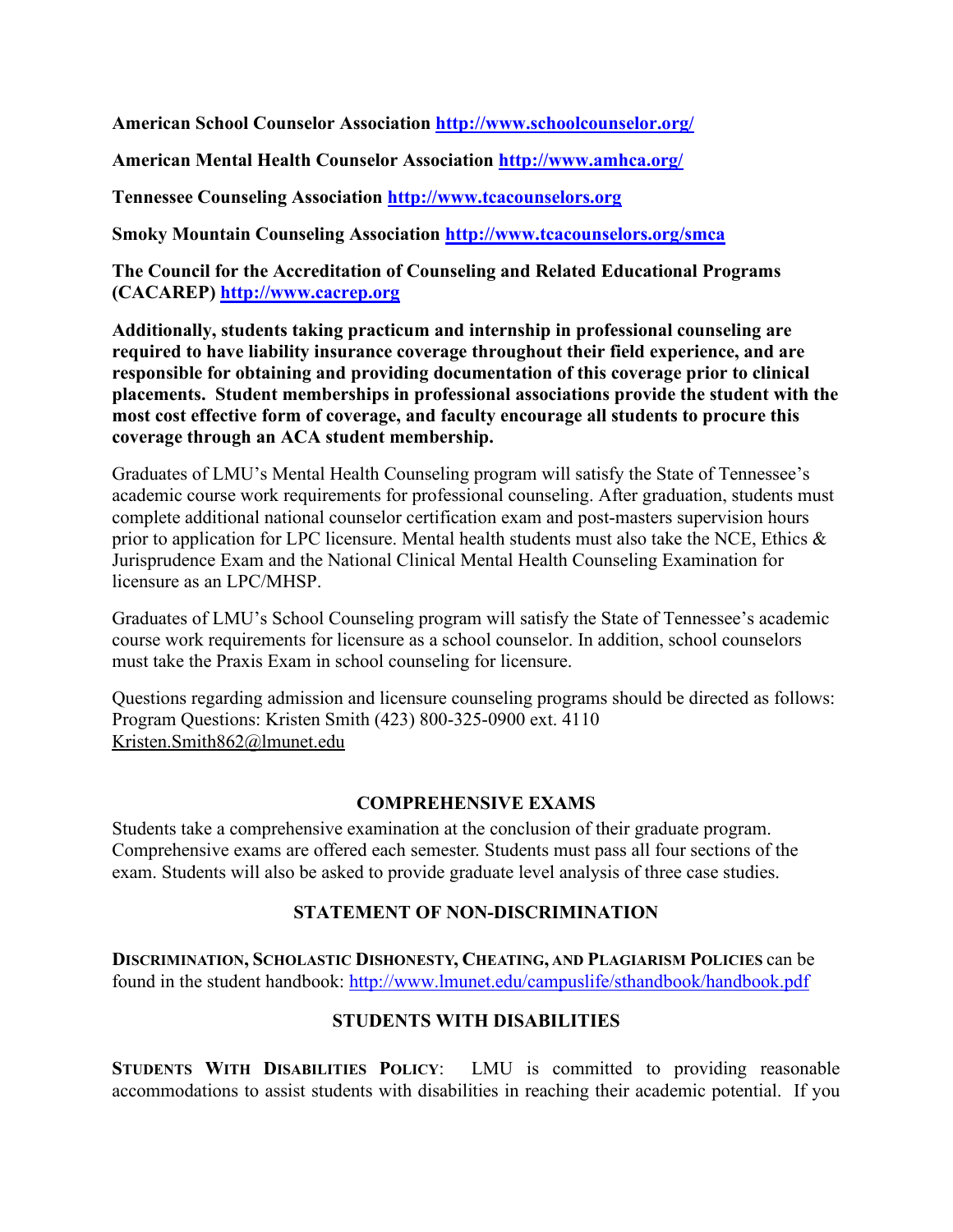have a disability which may impact your performance, attendance, or grades in this course, please contact Dr. Dan Graves, Director of Accessible Education Services, to discuss your specific needs.

If your disability requires an accommodation, you must register with the Office of Accessible Education Services. The Office of Accessible Education Services is responsible for coordinating classroom accommodations and other services for students with disabilities. Please note that classroom accommodations cannot be provided prior to the course instructor's receipt of an Accommodations Form, signed by you and the Director of Accessible Education Services. To register with the Office of Accessible Education Services, please contact the Director of Accessible Education Services, Dr. Dan Graves at [dan.graves@lmunet.edu](mailto:dan.graves@lmunet.edu) and/or 423.869.6531 (800-325-0900 ext. 6531).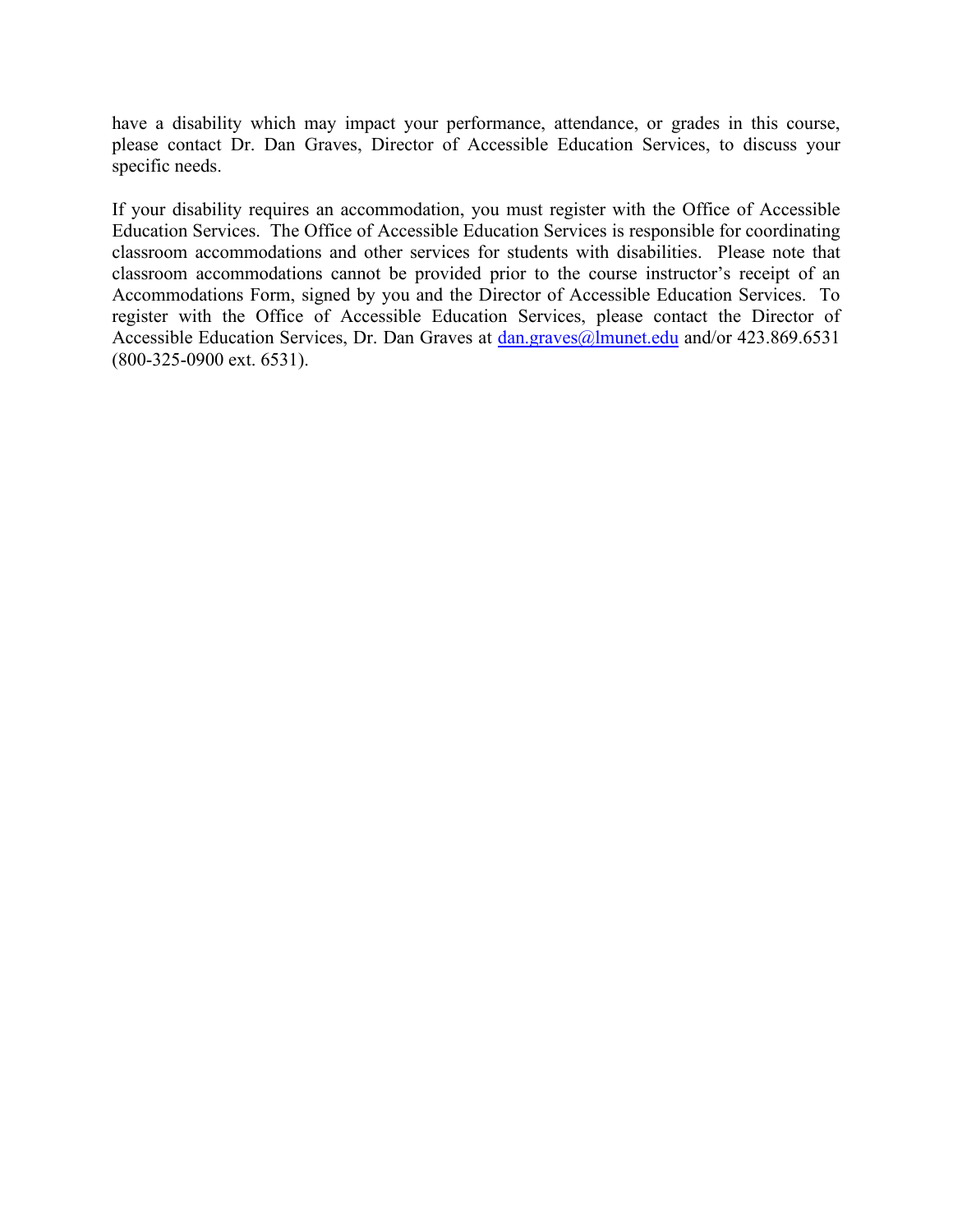### **USEFUL WEBSITES**

<span id="page-34-0"></span>Lincoln Memorial University [www.lmunet.edu](http://www.lmunet.edu/)

American Counseling Association<http://www.counseling.org/>

American School Counselor Association<http://www.schoolcounselor.org/>

American Mental Health Counselor Association<http://www.amhca.org/>

Teacher/Counselor Licensure:

<http://www.tn.gov/education/lic/index.shtml>

Health Related Boards for Professional Counselors:

[https://www.tn.gov/health/health-program-areas/health-professional-boards/pcmft](https://www.tn.gov/health/health-program-areas/health-professional-boards/pcmft-board.html)[board.html](https://www.tn.gov/health/health-program-areas/health-professional-boards/pcmft-board.html)

Teacher/Counselor Licensure:

<https://www.tn.gov/education/licensing.html>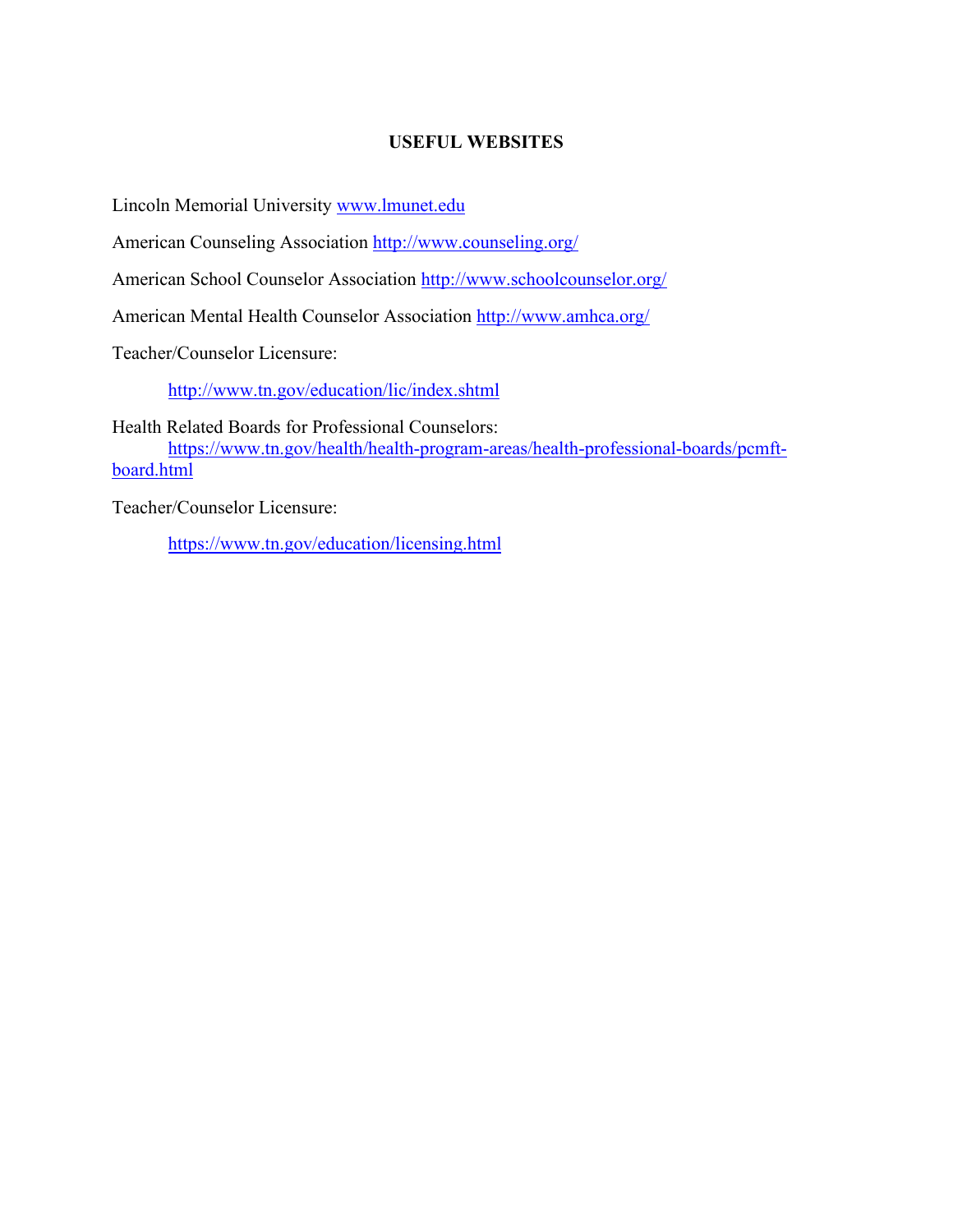# **Appendix A:** *LINCOLN MEMORIAL UNIVERSITY – MASTERS OF EDUCATION PROGRAM*

## **PROGRAM OF STUDY - Mental Health Counseling – 60 Credit Hours**

| Program of Study for                                                                                     |                                                                                                                      |                                 |
|----------------------------------------------------------------------------------------------------------|----------------------------------------------------------------------------------------------------------------------|---------------------------------|
| <b>Required Courses</b>                                                                                  | <b>Semester Completed or</b><br><b>Transfer Institution</b>                                                          | <b>Semester</b><br><b>Hours</b> |
| $EDUC 511 - Research$ and Statistics                                                                     | <u> 1989 - Johann John Stein, mars an deus Frankryk († 1958)</u>                                                     |                                 |
| CG 501 – Prof. Orient/Ethics in Counseling                                                               |                                                                                                                      |                                 |
| CG 509 - Foundations of Mental Health Counseling                                                         |                                                                                                                      |                                 |
| $CG 521 - Career Counseling$                                                                             |                                                                                                                      |                                 |
| $CG 531$ – Social & Cultural Aspects of Counseling                                                       |                                                                                                                      |                                 |
| $CG 541 - Counseling Skills$                                                                             |                                                                                                                      |                                 |
| CG 551 - Personality and Mental Health                                                                   |                                                                                                                      |                                 |
| CG 581 - Human Growth and Development                                                                    |                                                                                                                      |                                 |
| CG 593 – Practicum in Counseling (100 hours min)                                                         | <u> 1950 - Johann John Stein, mars an deus Amerikaansk ferske foar it ferske fan de Fryske ferske foar de Fryske</u> |                                 |
| $CG 611 - Countseling Theories$                                                                          |                                                                                                                      |                                 |
| CG 621 – Crisis Intervention and Consultation                                                            |                                                                                                                      |                                 |
| $CG 631 - Group Counseling$                                                                              |                                                                                                                      |                                 |
| CG 651 – Evidence-based Treatment Planning                                                               | the control of the control of the control of the                                                                     |                                 |
| $CG 662 - Psychology$                                                                                    |                                                                                                                      |                                 |
| CG 669 - Psychopharmacology for Counselors                                                               |                                                                                                                      |                                 |
| $CG 671 - Assessment in Counseling$                                                                      |                                                                                                                      |                                 |
| CG 699 - Internship and Seminar in Mental Health<br>Counseling (6 credit hours, 600 clock hours on site) |                                                                                                                      |                                 |
| $CG/EDUC$ – Elective Course #1 (suggested CG 677)                                                        |                                                                                                                      |                                 |
| CG/EDUC – Elective Course #2 (suggested CG 687)                                                          |                                                                                                                      |                                 |

*We have jointly discussed the Program above and I understand that any changes must be approved by Faculty Advisor and the Counseling Program Director. All courses are 3 semester credit hours unless otherwise noted.*

 $\_$  ,  $\_$  ,  $\_$  ,  $\_$  ,  $\_$  ,  $\_$  ,  $\_$  ,  $\_$  ,  $\_$  ,  $\_$  ,  $\_$  ,  $\_$  ,  $\_$  ,  $\_$  ,  $\_$  ,  $\_$  ,  $\_$  ,  $\_$  ,  $\_$  ,  $\_$  ,  $\_$  ,  $\_$  ,  $\_$  ,  $\_$  ,  $\_$  ,  $\_$  ,  $\_$  ,  $\_$  ,  $\_$  ,  $\_$  ,  $\_$  ,  $\_$  ,  $\_$  ,  $\_$  ,  $\_$  ,  $\_$  ,  $\_$  , Student's Signature Date Advisor's Signature Date

**Counseling Program Director** Date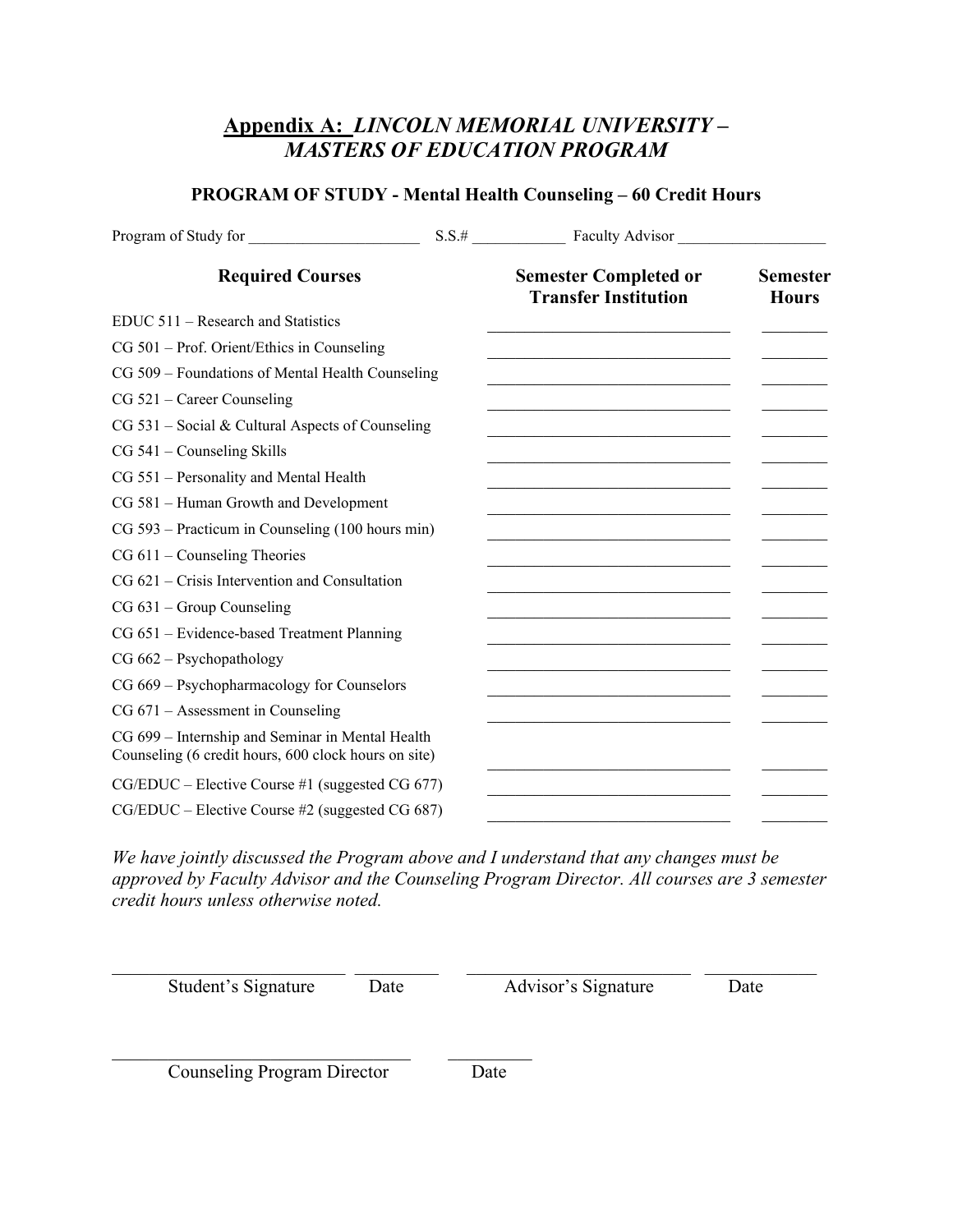# **Appendix B:** *LINCOLN MEMORIAL UNIVERSITY MASTERS OF EDUCATION PROGRAM*

#### **PROGRAM OF STUDY Pre K-12 SCHOOL Counseling Licensure – 60 Credit Hours**

| Program of Study for                                                                                       | S.S.# Faculty Advisor                                             |                                 |
|------------------------------------------------------------------------------------------------------------|-------------------------------------------------------------------|---------------------------------|
| <b>Required Courses</b>                                                                                    | <b>Semester Completed or</b><br><b>Transfer Institution</b>       | <b>Semester</b><br><b>Hours</b> |
| EDUC 501 - Foundations of American Education                                                               |                                                                   |                                 |
| $EDUC 511 - Research$ and Statistics                                                                       |                                                                   |                                 |
| IL 561 - School Law                                                                                        |                                                                   |                                 |
| CG 501 – Prof. Orient/Ethics in Counseling                                                                 |                                                                   |                                 |
| CG 508 – Foundations of School Counseling                                                                  |                                                                   |                                 |
| $CG 521 - Career Counseling$                                                                               |                                                                   |                                 |
| $CG 531$ – Social & Cultural Aspects of Counseling                                                         |                                                                   |                                 |
| $CG 541 - Counseling Skills$                                                                               |                                                                   |                                 |
| CG 581 - Human Growth & Development                                                                        |                                                                   |                                 |
| CG 593 – Practicum in Counseling (100 hrs. min.)                                                           | <u> 1990 - Johann John Stoff, mars and de Brasilian (b. 1980)</u> |                                 |
| $CG 611 - Counseling Theories$                                                                             |                                                                   |                                 |
| CG 621 – Crisis Intervention and Consultation                                                              |                                                                   |                                 |
| $CG 631 - Group Counseling$                                                                                |                                                                   |                                 |
| $CG 662 - Psychology$                                                                                      |                                                                   |                                 |
| $CG 671 - Assessment in Counseling$                                                                        |                                                                   |                                 |
| CG 698 - Internship and Seminar in School Counseling<br>(600 clock hours on site, 6 semester credit hours) |                                                                   |                                 |
| CI 501 – Curriculum, Instruction & Assessment                                                              |                                                                   |                                 |
| $CI 516 - Motivational Theory & Classroom Mngmnt$                                                          |                                                                   |                                 |
| SPED $530$ – Special Ed. Law, Policy & Ethics                                                              |                                                                   |                                 |

*We have jointly discussed the Program above and I understand that any changes must be approved by Faculty Advisor and the Counseling Program Director. All courses are 3 semester credit hours unless otherwise noted. This program is designed to meet licensure requirements for the State of Tennessee. Students from other states must follow licensure requirements for their respective state departments of education.*

| Student's Signature                | Date | Advisor's Signature | Date |
|------------------------------------|------|---------------------|------|
| <b>Counseling Program Director</b> |      | Date                |      |